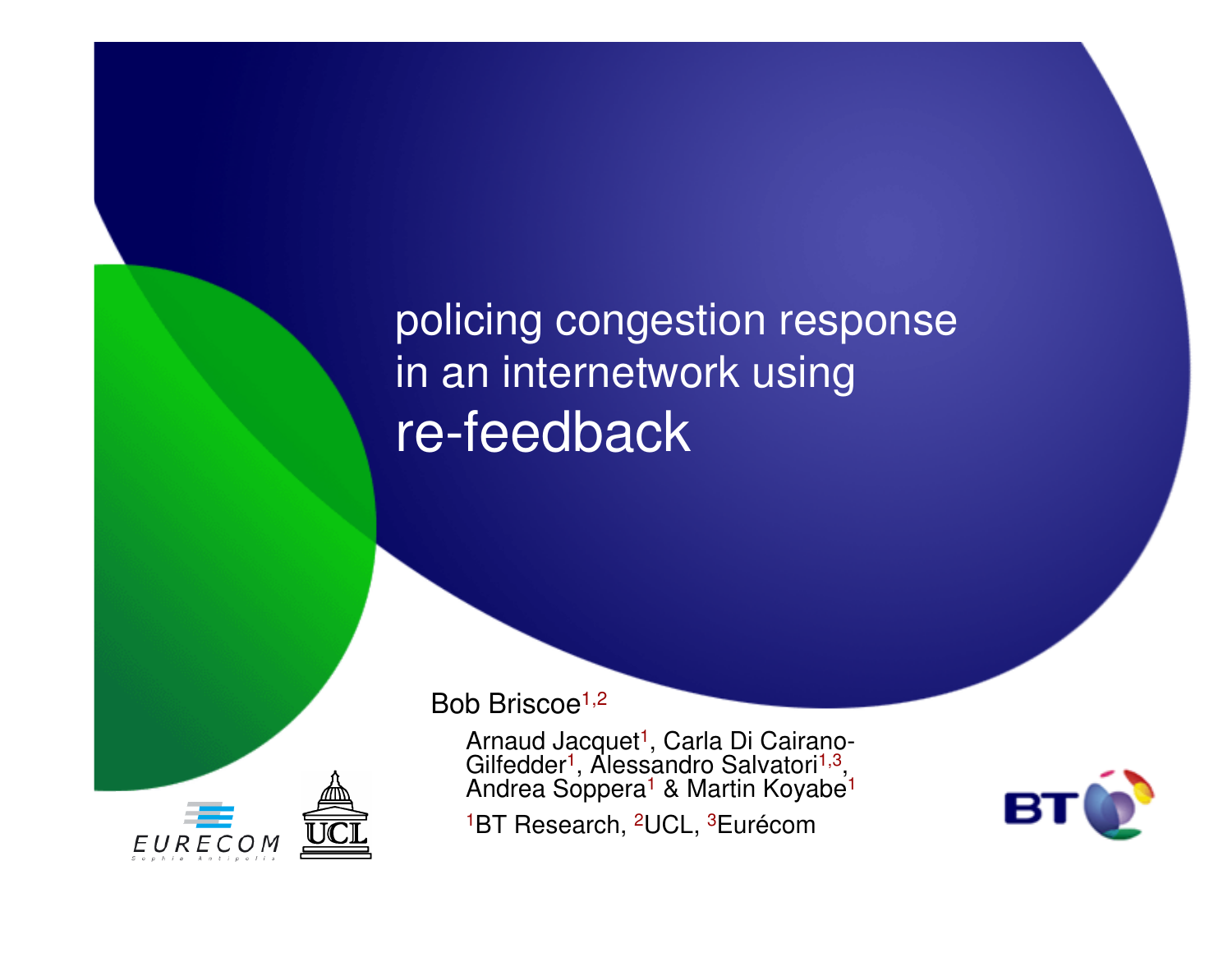## the problem: policing congestion response

- $\bullet$ host response to congestion: voluntary
- $\bullet$  short and long term congestion
	- •short: policing TCP-friendliness (or any agreed response)
	- •long: policing file-sharing (selfish), zombie hosts (malicious/careless)



- • network policing users' congestion response: voluntary
	- •a network doesn't care if users cause congestion in other networks



2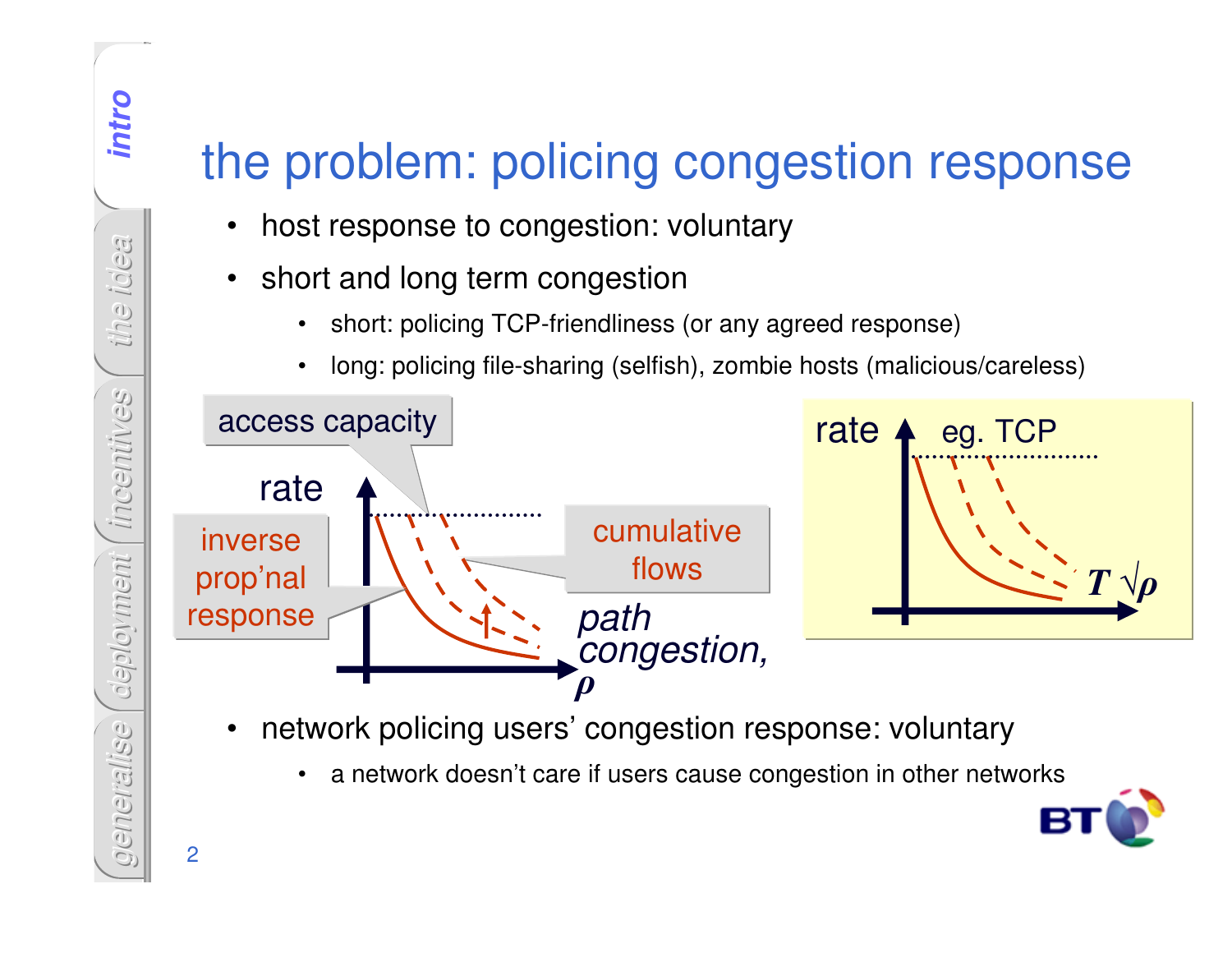## very serious problem

- •a few unresponsive (UDP) flows wasn't a problem
- • converged IP network
	- •initially ~30-50% of bits inelastic (mostly voice), for BT
	- •internetwork similar
- • can't police required response to *path* congestion, if you don't know it
	- •each element only sees *local* congestion
	- •network can't reliably see e2e feedback (IPsec encryption, lying, route asymmetry)
- $\bullet$  can't hope inelastic apps *ask* to be unresponsive (Diffserv/signalling)
	- •because those that don't ask can free-ride anyway
	- •due to lack of evidence of their 'crime'
- •capacity investment risk unacceptable if can't prevent free-riding
- $\bullet$  uncontrollable demand dynamics *and* suppressed incentive to supply
	- •risk of repeated congestion collapse (alarmist?)

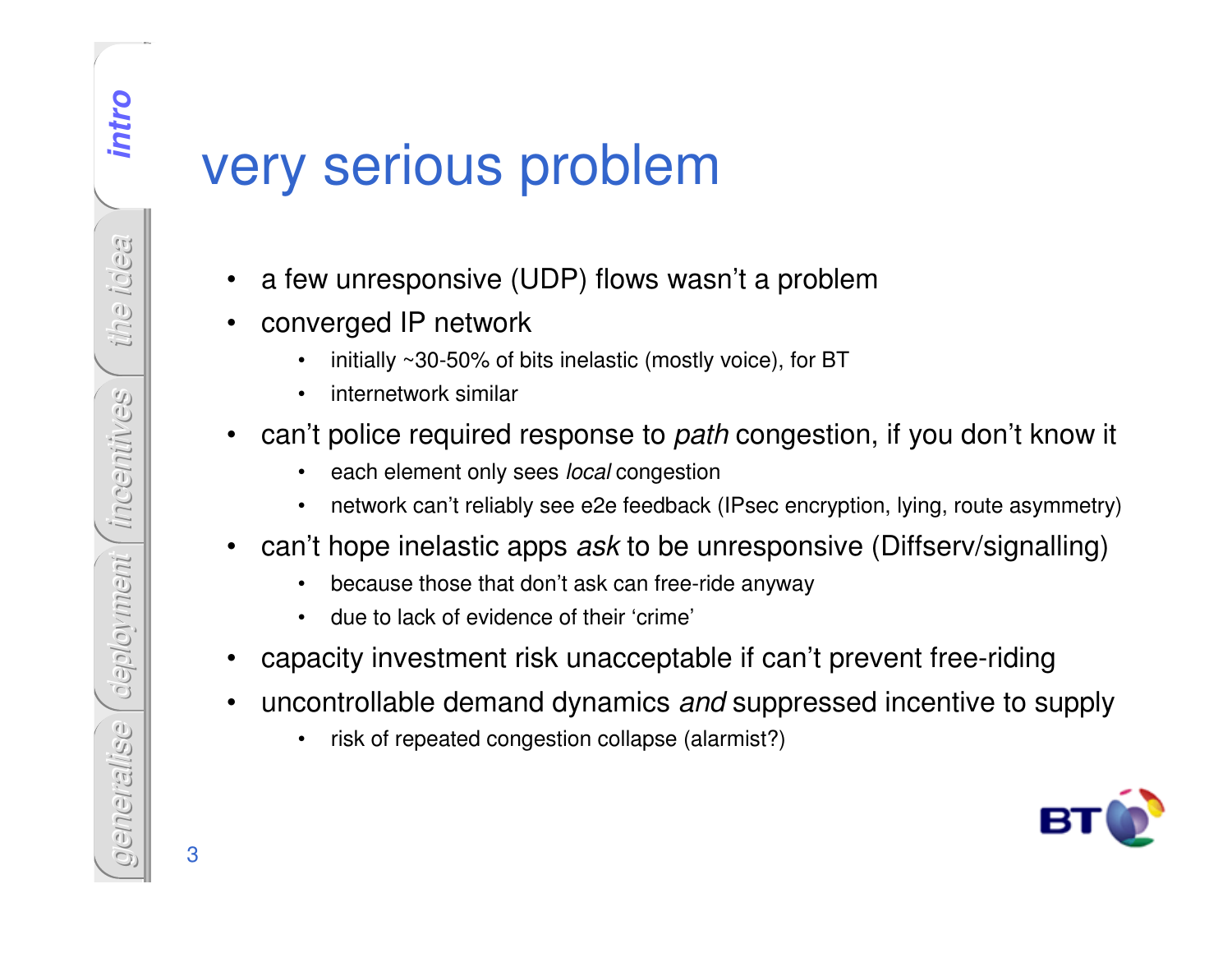#### previous work

- detect high *absolute* rate [commercial boxes]
- sampled rate response to *local* congestion [RED + sin bin]
- •transport control *embedded in* network [ATM]
- $\bullet$ *honest* senders police feedback from rcvrs [ECN nonce]

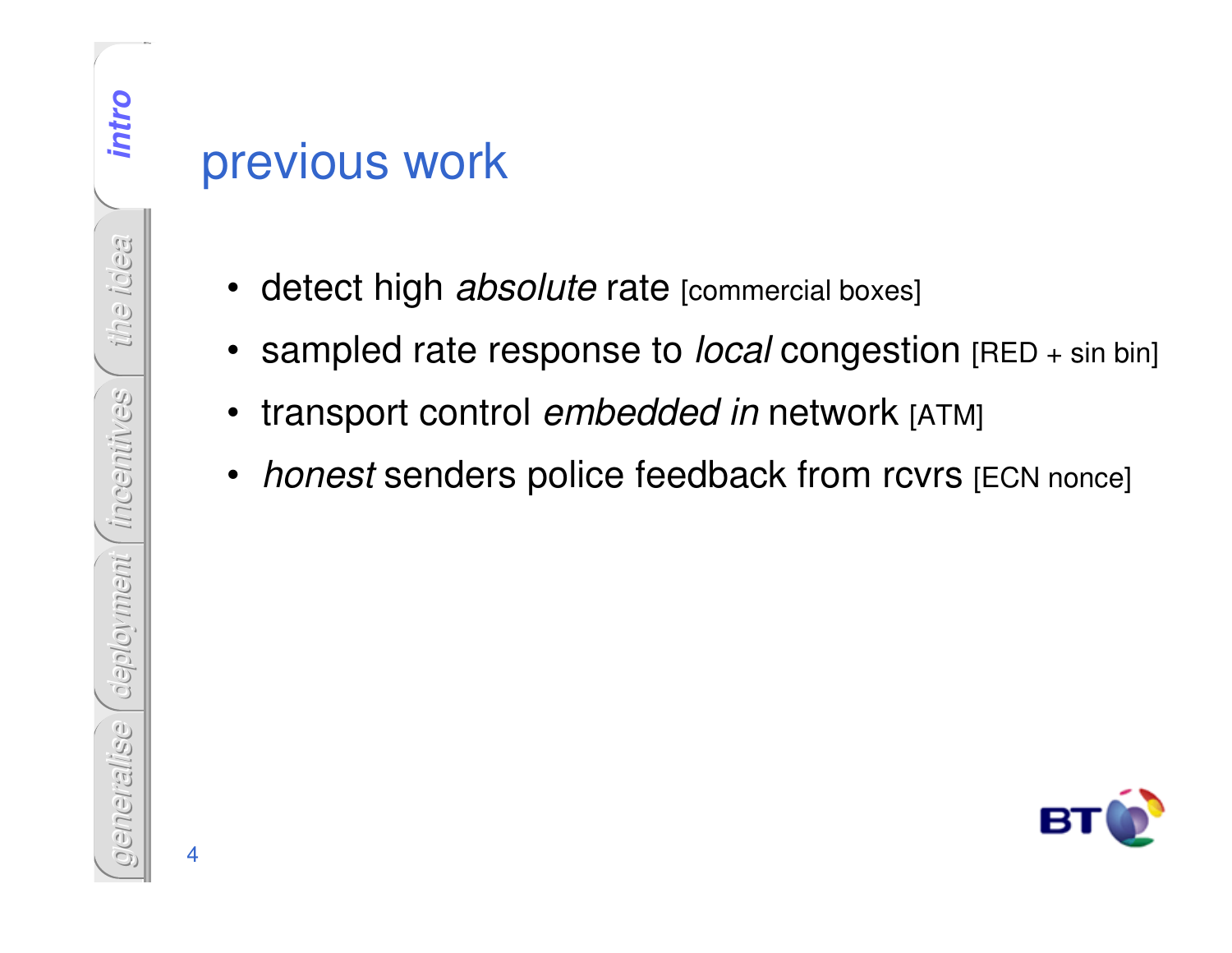$\bullet$ 

#### wouldn't it be nice if...

...we can: our approach

- $\bullet$  the big idea #1
	- then 2 sub-ideas based on... •
	- • network economics & incentives
		- $\bullet$ rational networks (not users)
		- •no fiddling with user pricing
		- challenge: break and improve•
	- • incremental deployment idea #4
		- •around unmodified IP routers
		- • BUT limited header bits slows attack detection *considerably*
- • generalisations
	- •QoS
	- DoS mitigation•
	- flow start incentives•
	- •inter-domain traffic engineering
	- •non-IP internetworks



*the idea* incentines *incentives* deployment *deployment generalise*

- source declared downstream path characteristics to network
- • everyone was truthful:
	- –endpoints and networks
- •deployment could be incremental

- we could solve more general Internet Architecture problems
	- capacity allocn & accountability [NewArch] –
- 5

•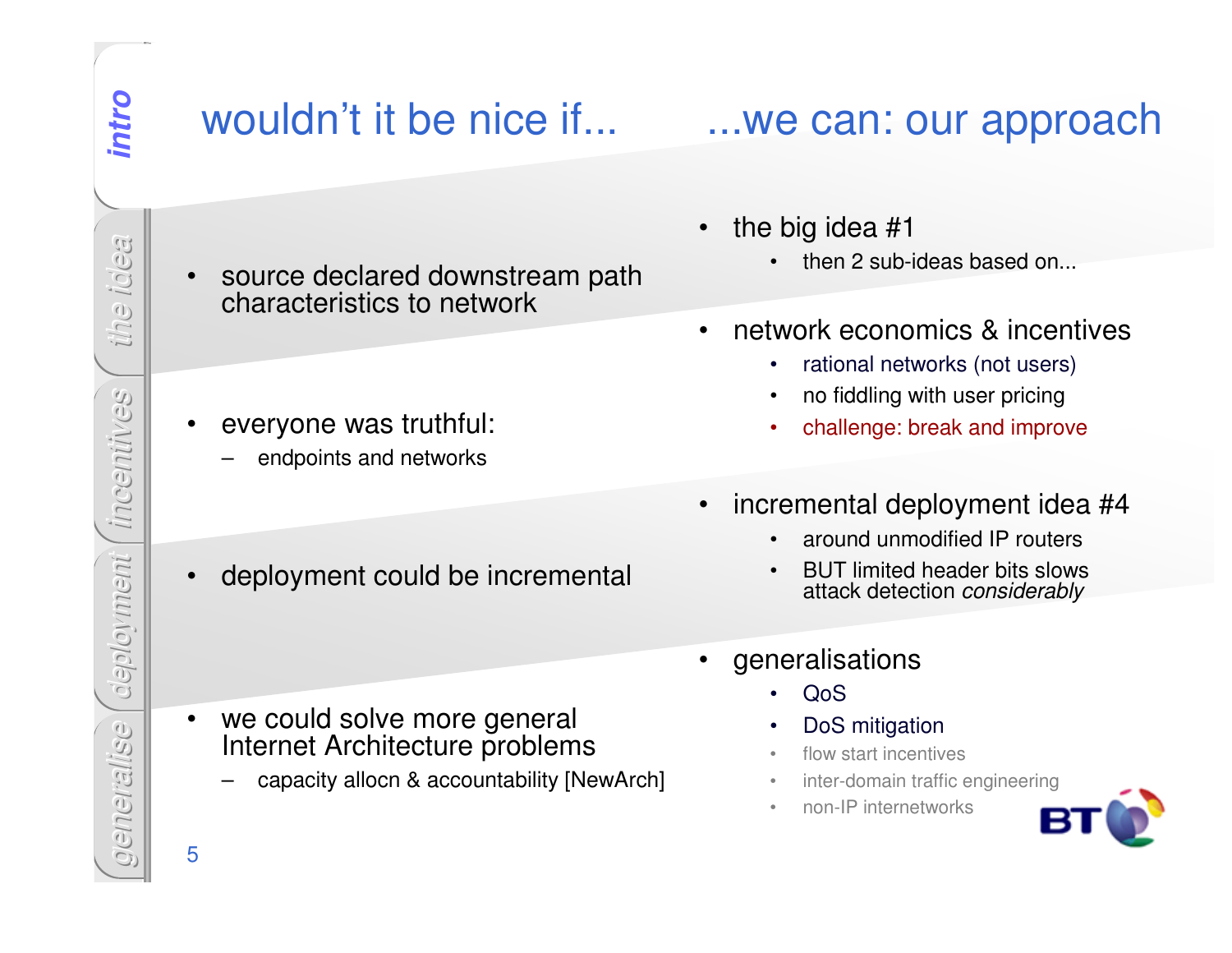

6

*generalise*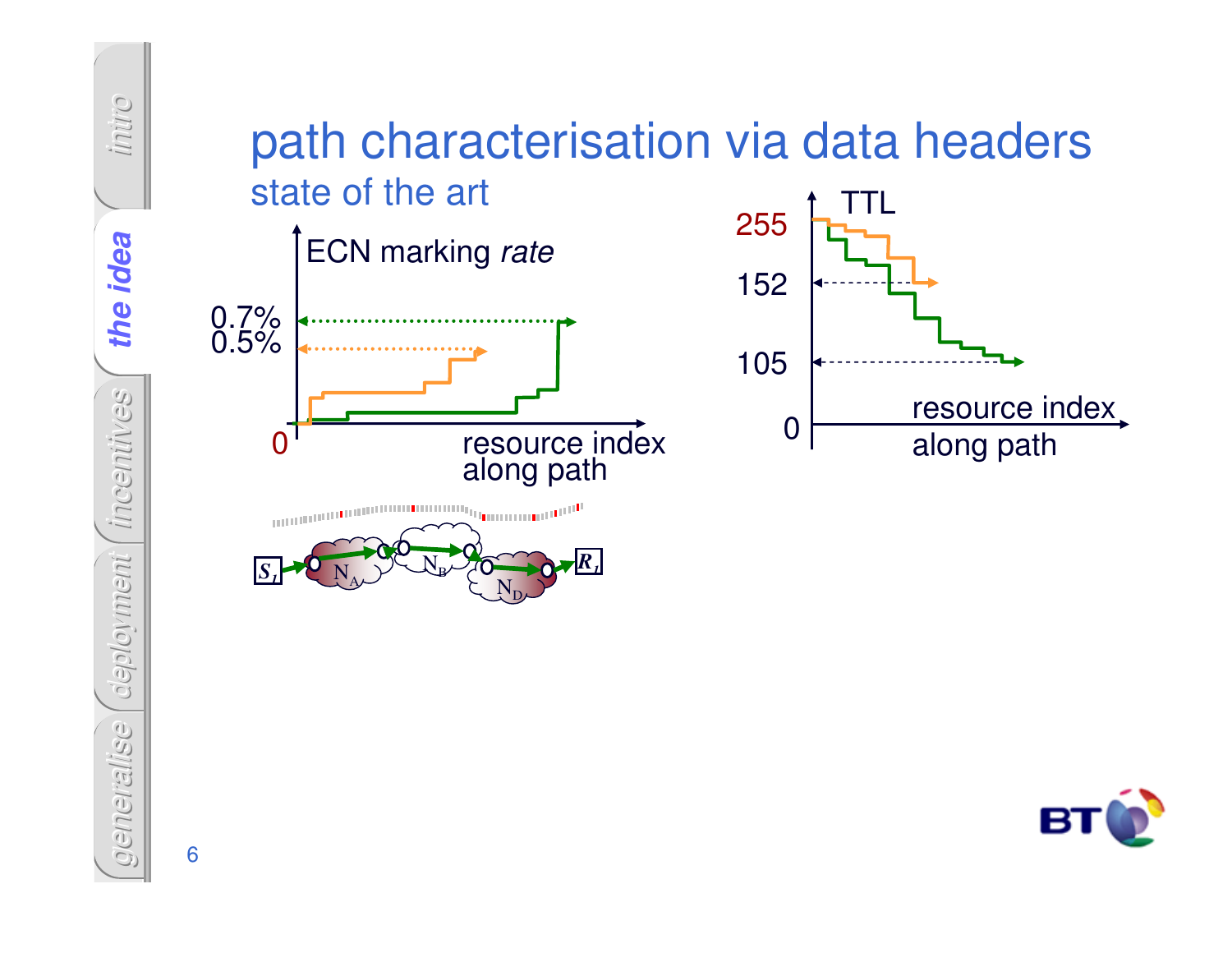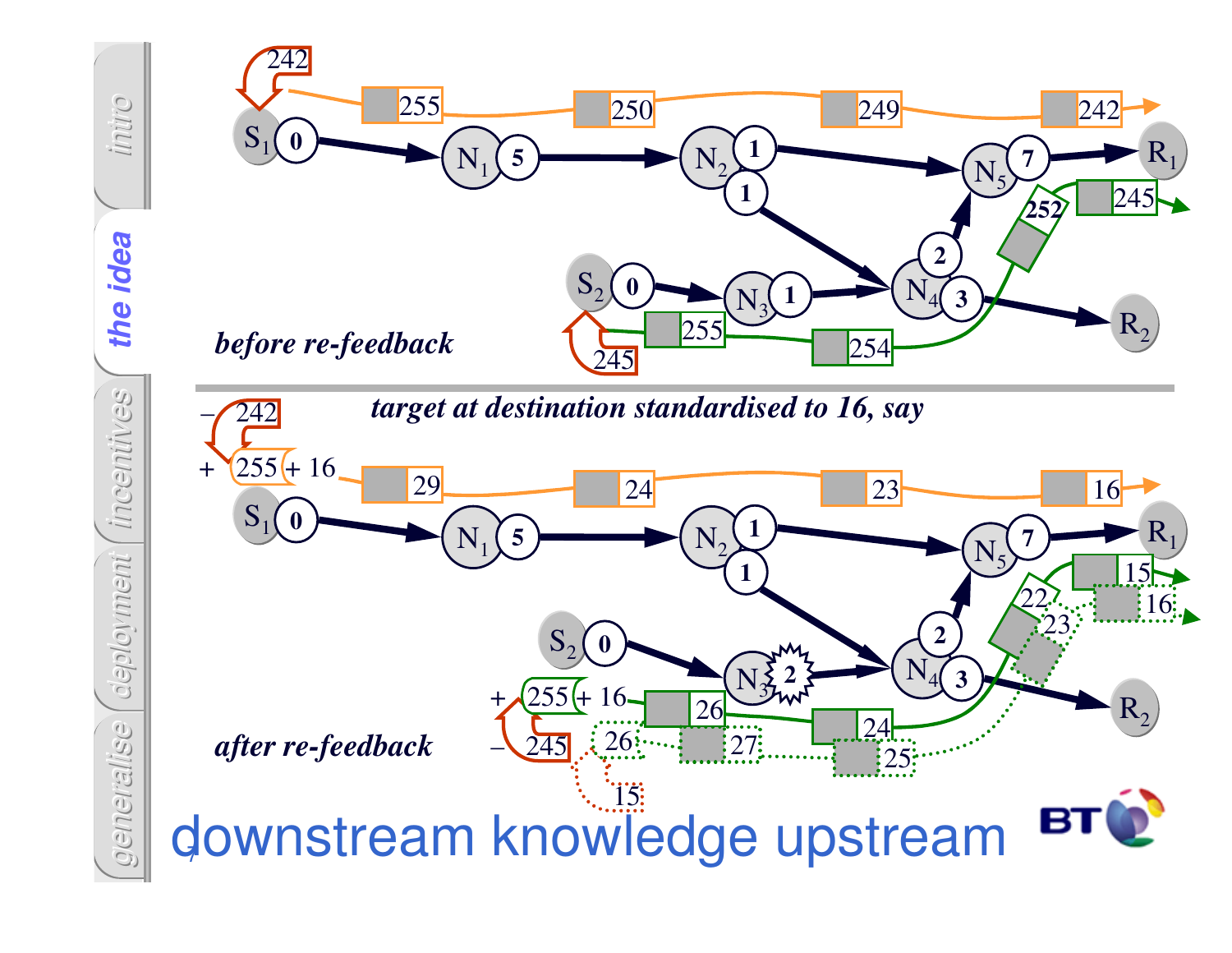## downstream path characterisation



*intro*



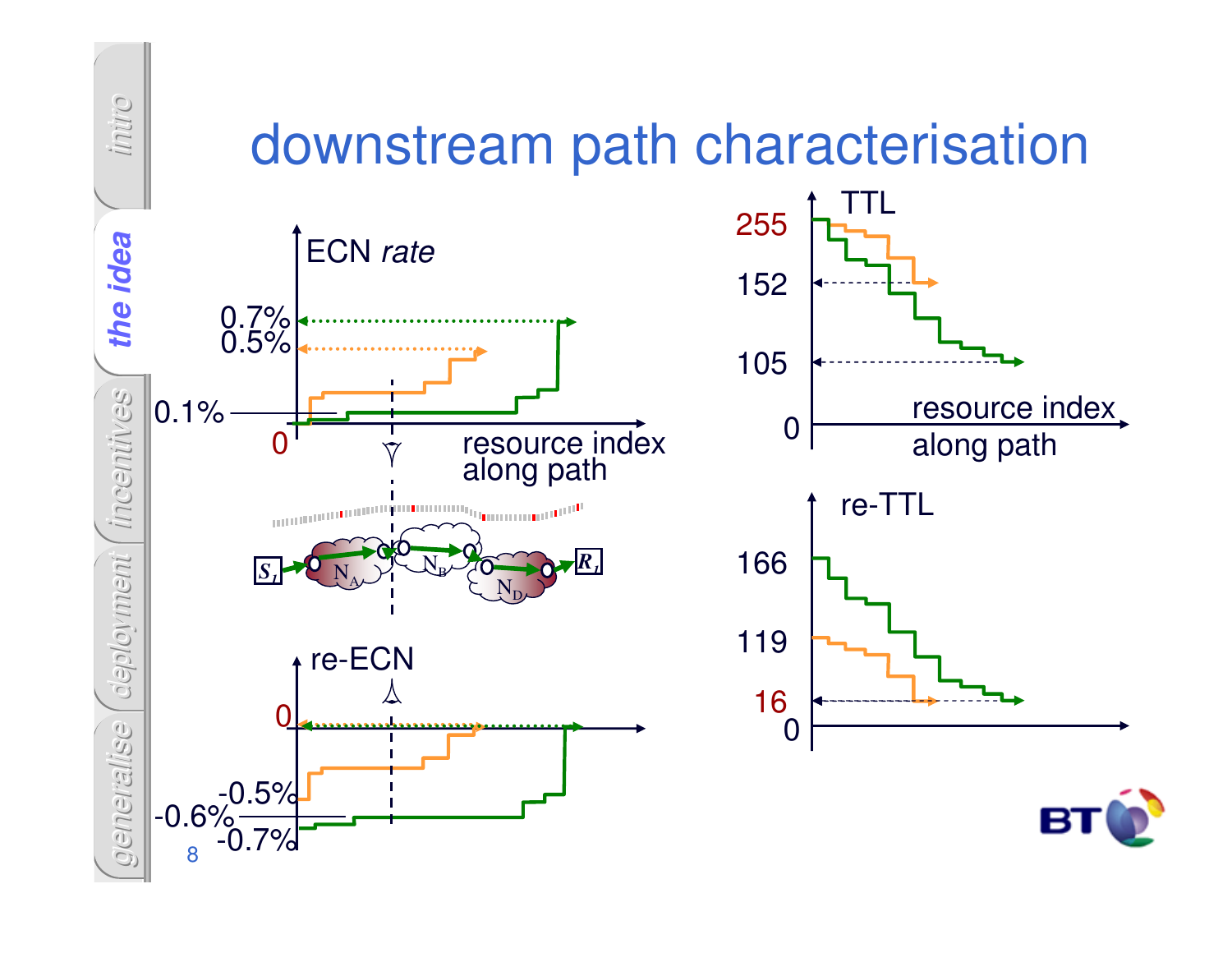*intro the idea* deployment *incentives incentives incentives deployment generalise*

## incentives: preamble

- so far, policing relies on self-incrimination?...  $\bullet$
- $\bullet$  focus initially on congestion
	- header processing not just additive/subtractive•
	- generalises to monotonic functions (eg combinatorial probability of ECN marking)•
	- •downstream unloaded delay (~TTL/2) has identical incentive properties
- $\bullet$  to aid understanding
	- solely graphical visualisation (see paper for maths)•
	- •imagine that header carries a real number
	- •normalise: monotonically decreasing to target at zero



9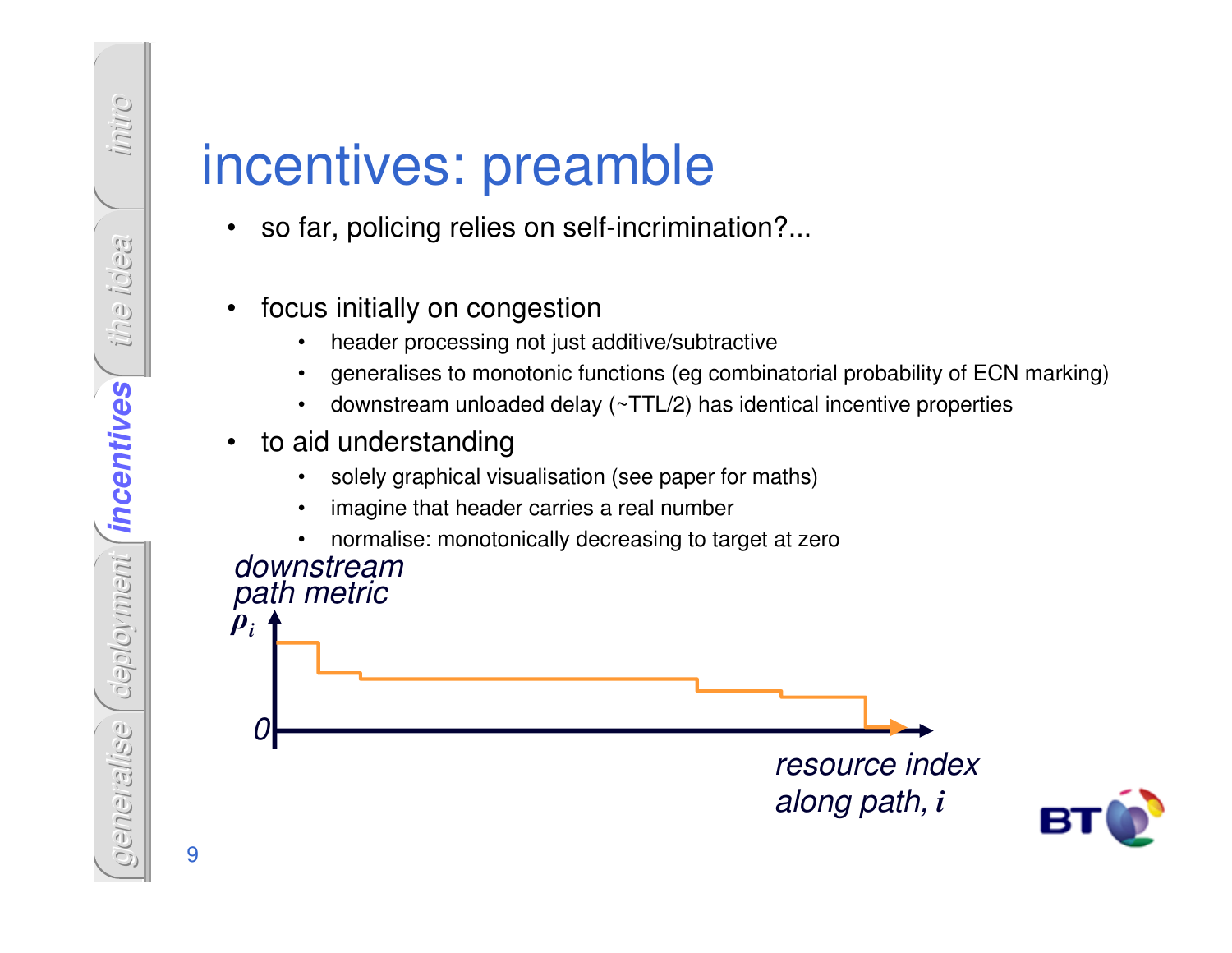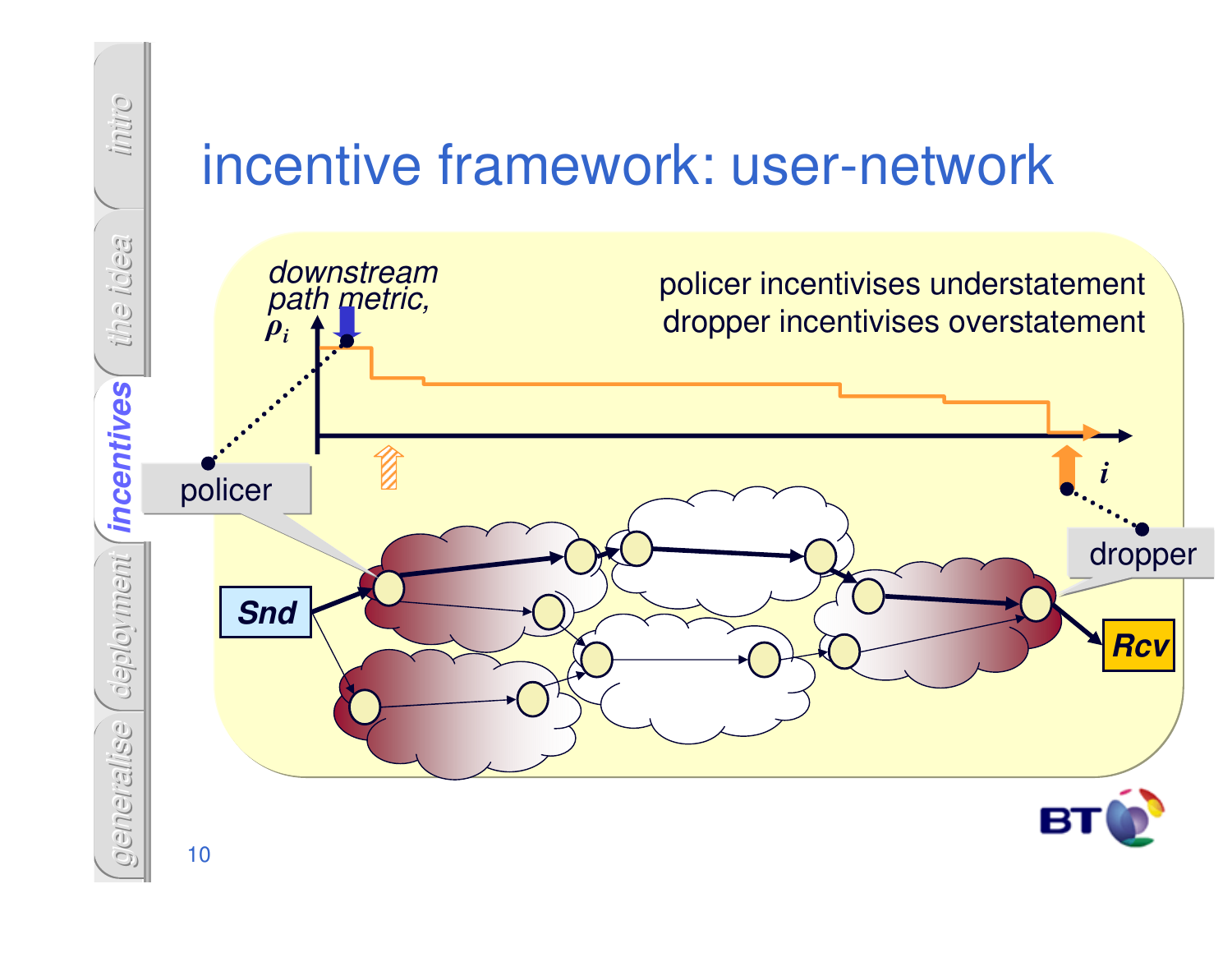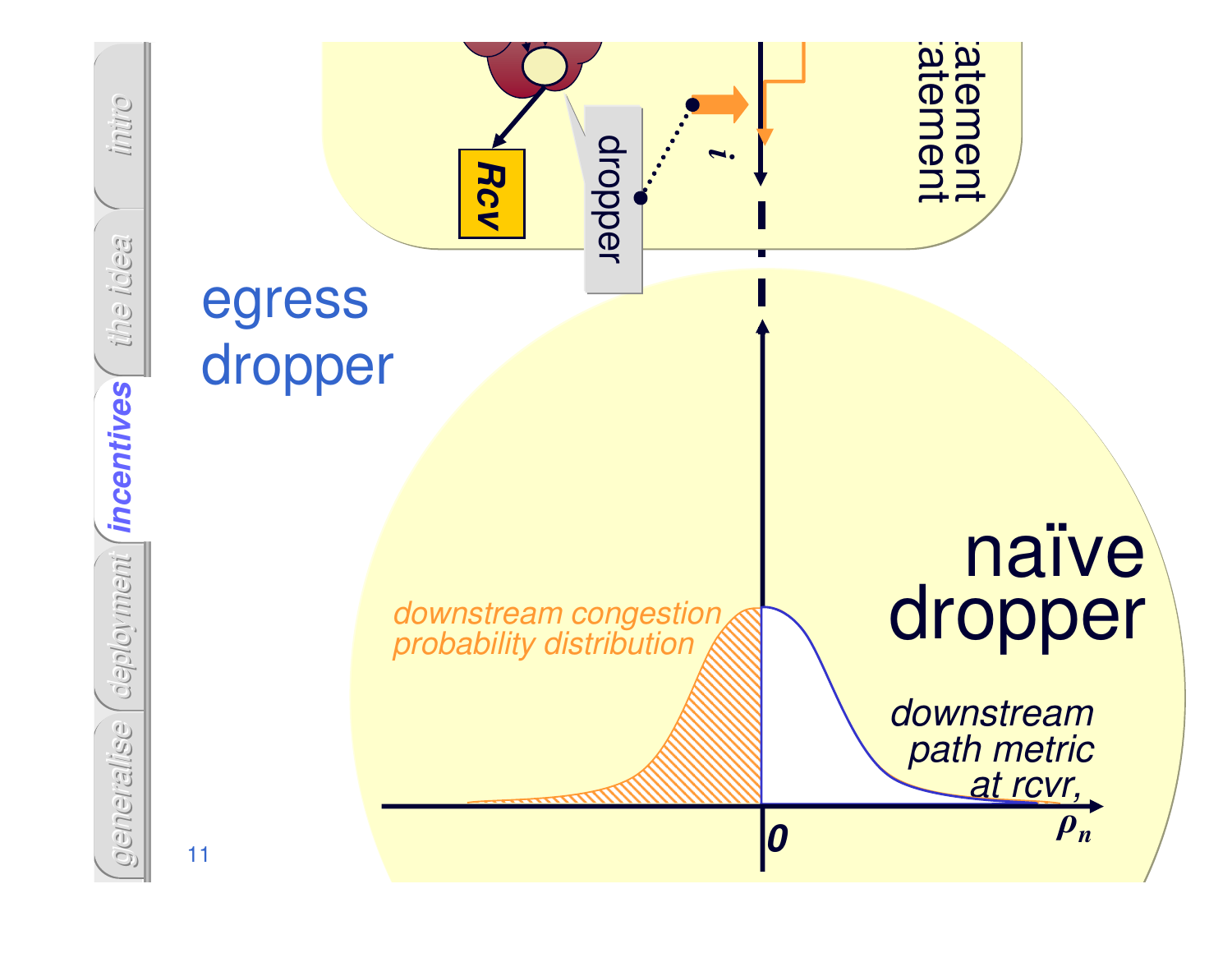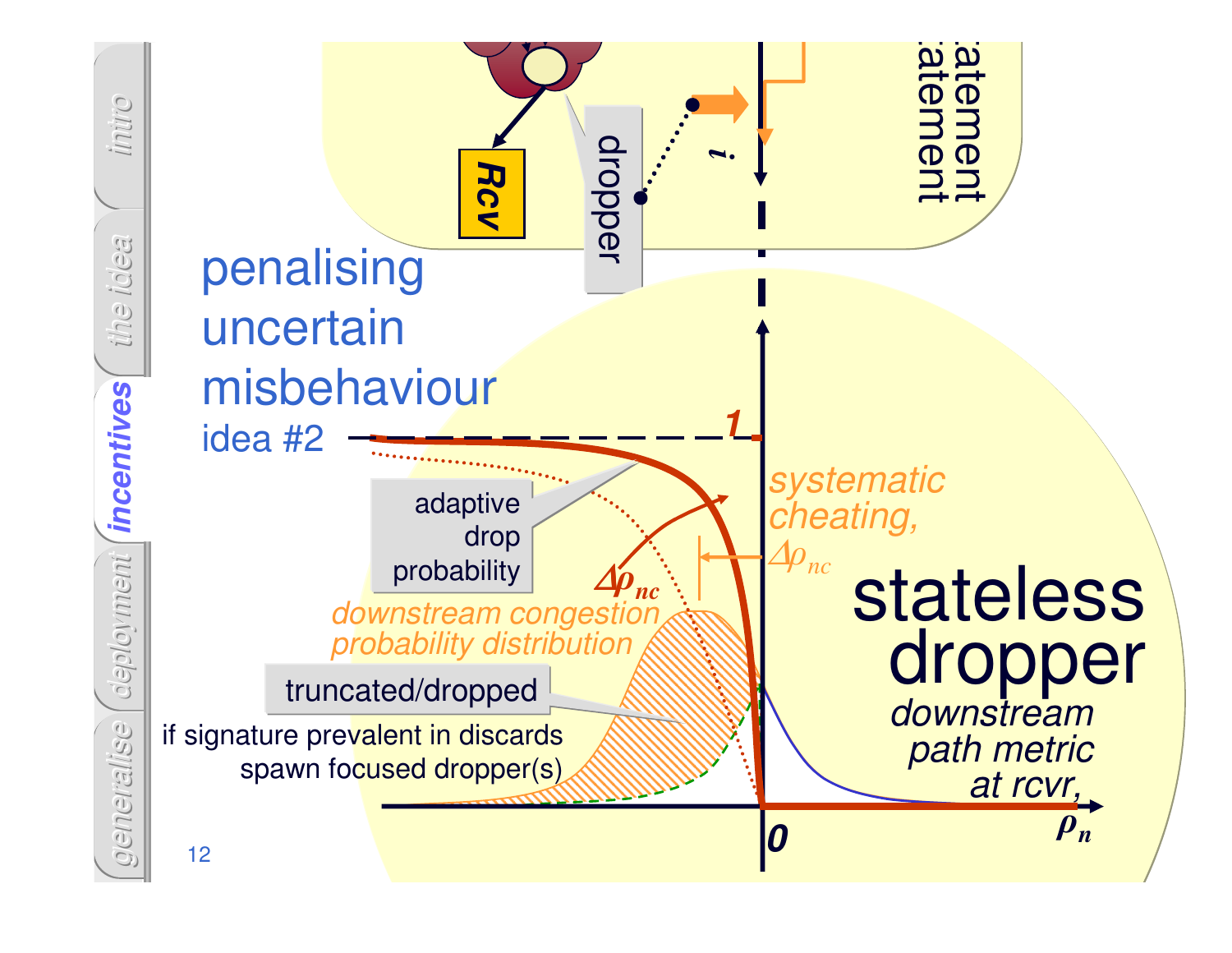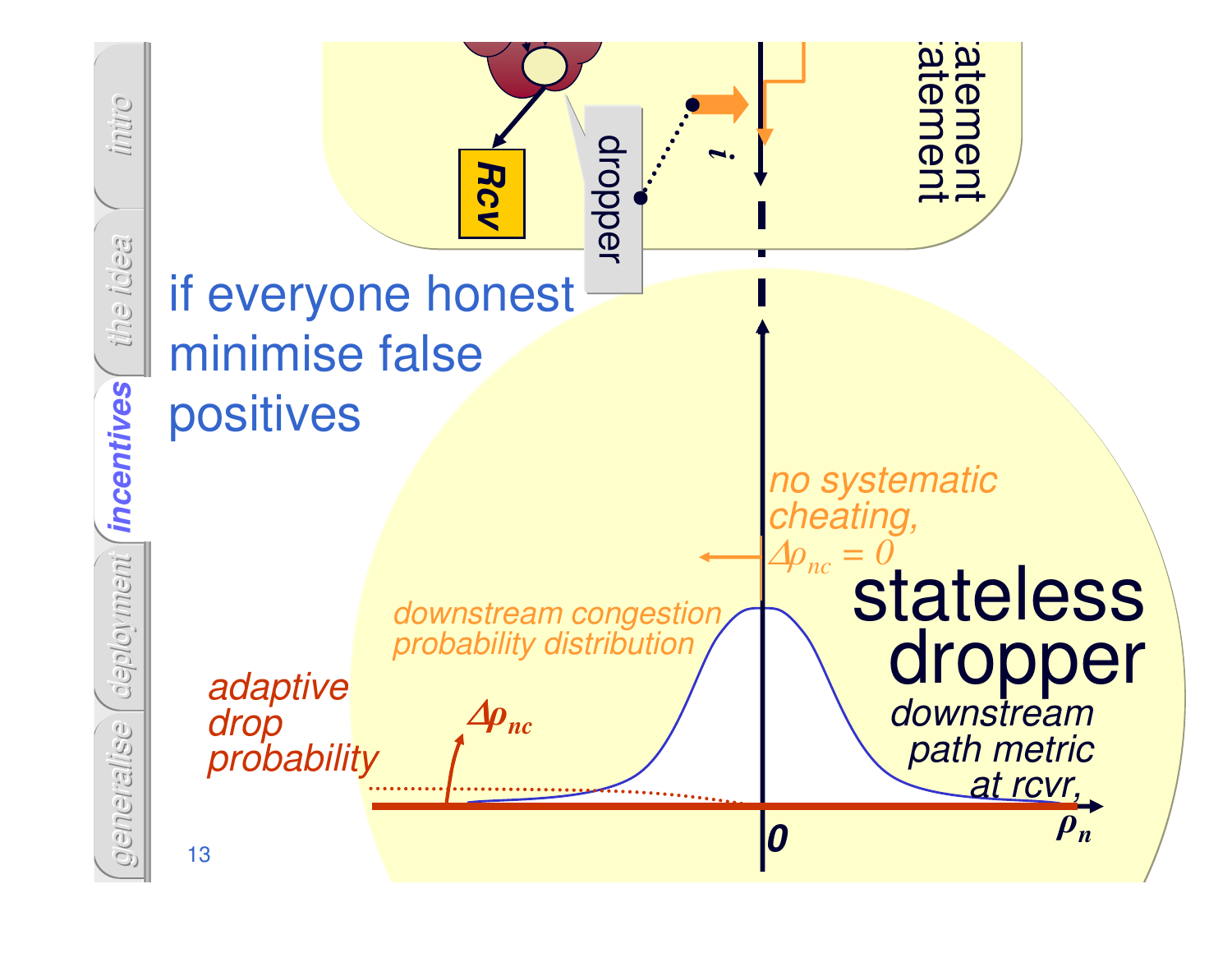



*intro the idea incentives deployment*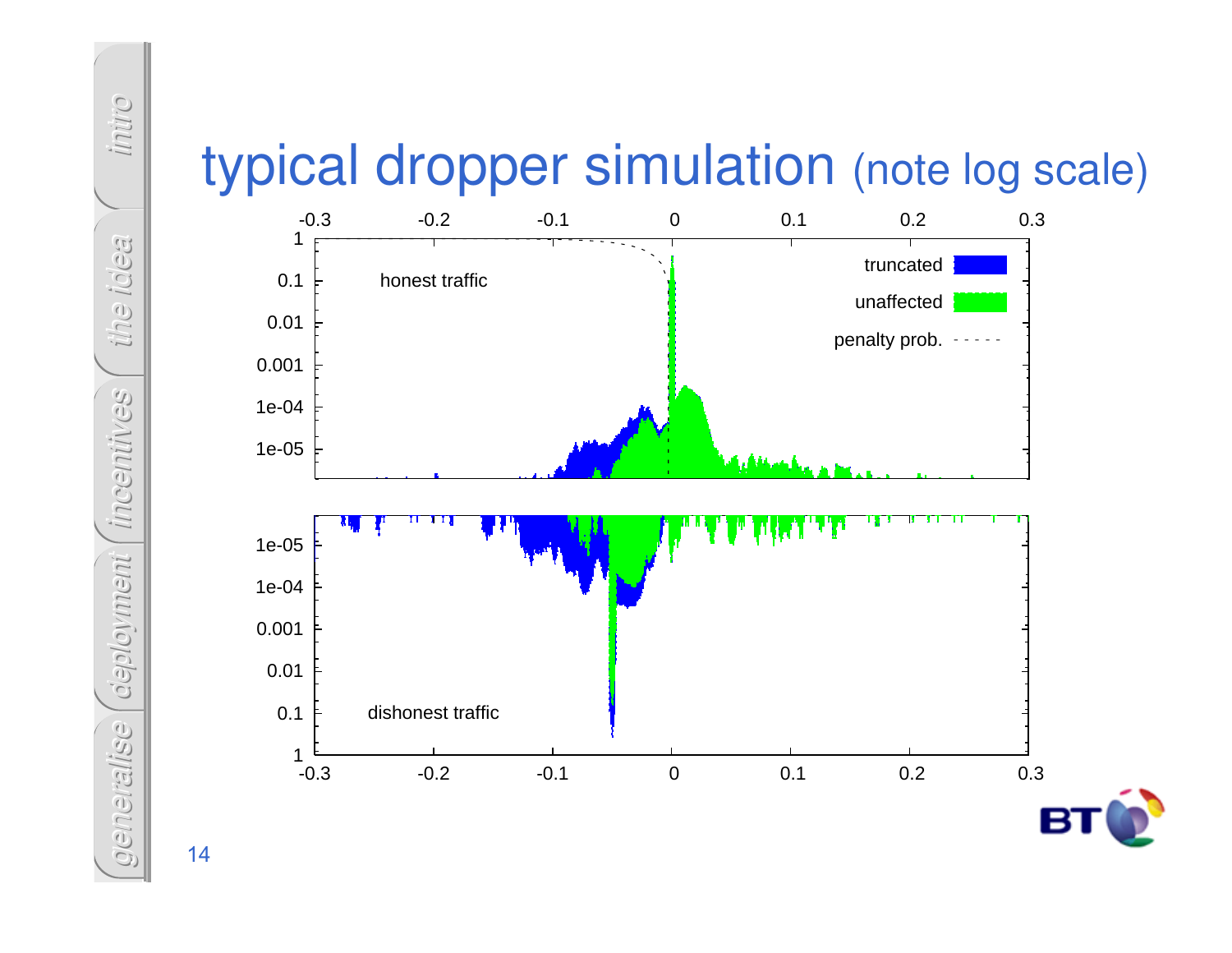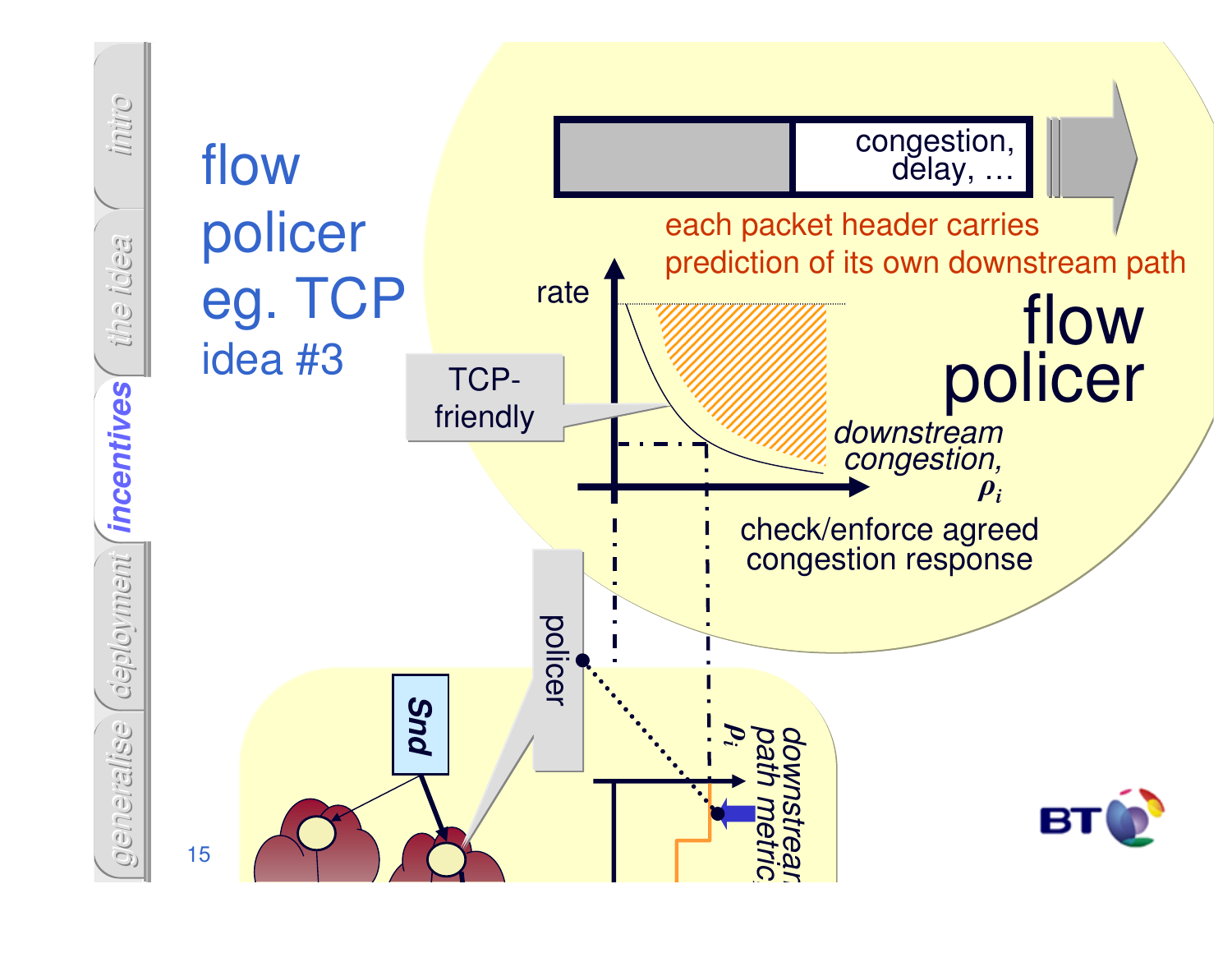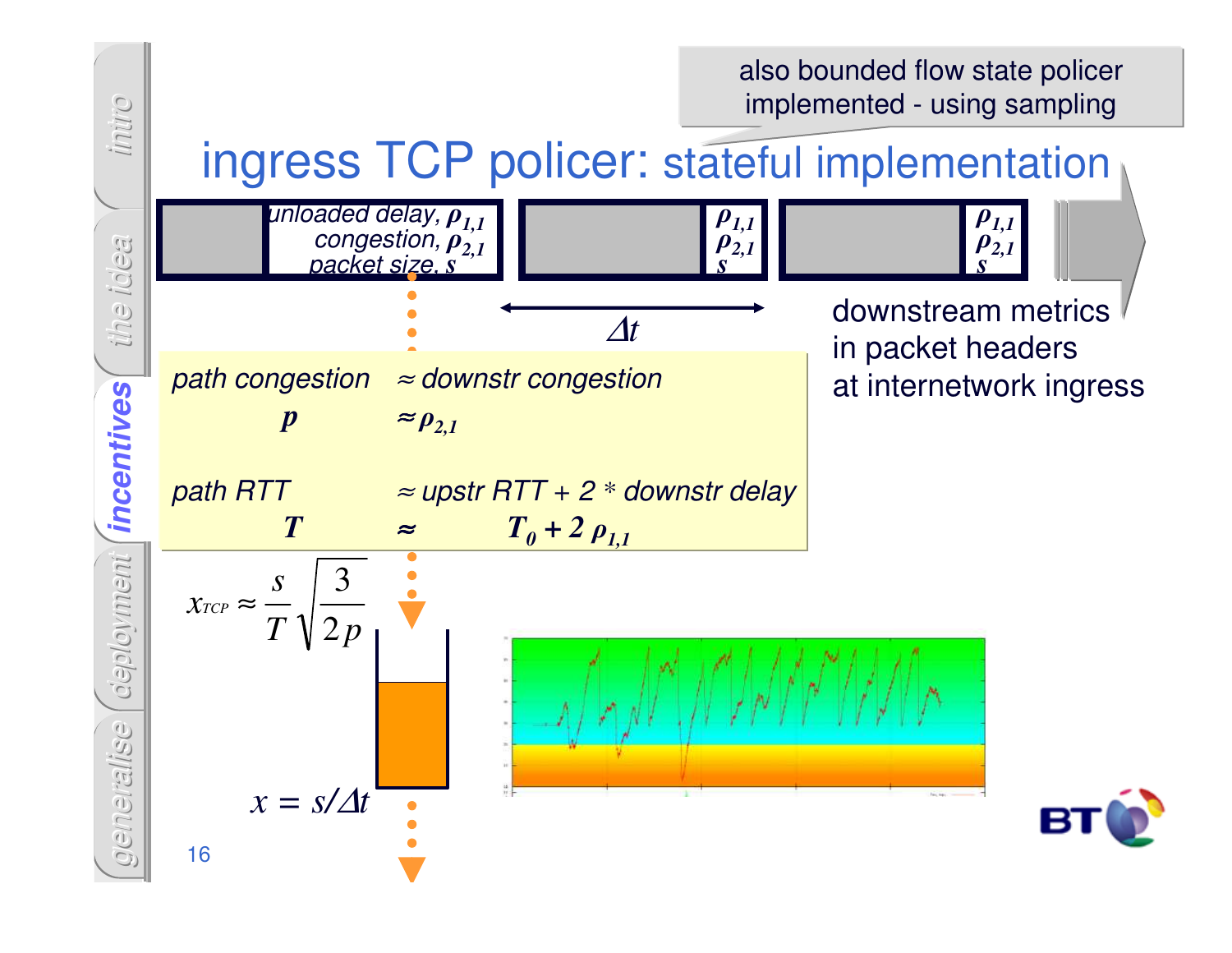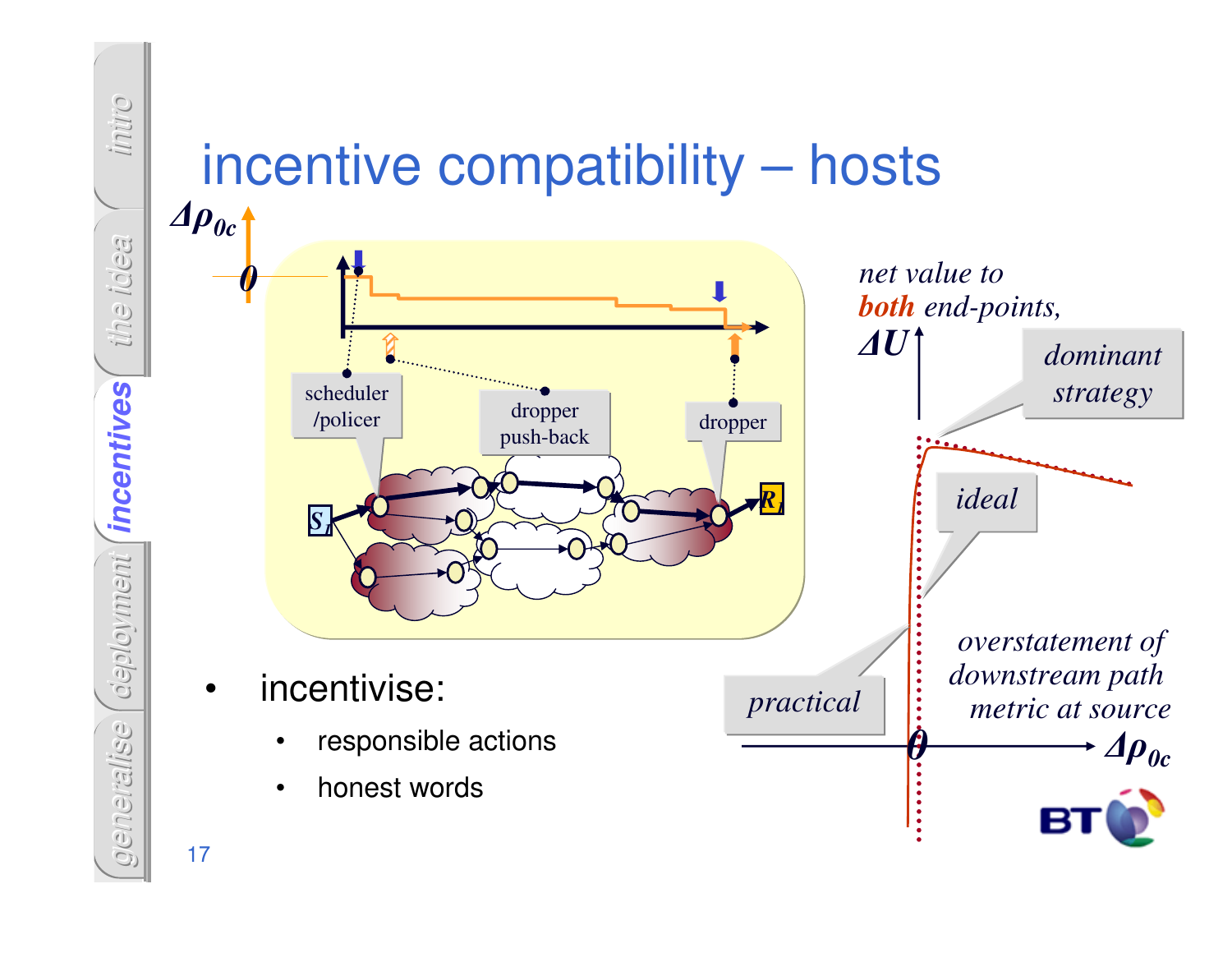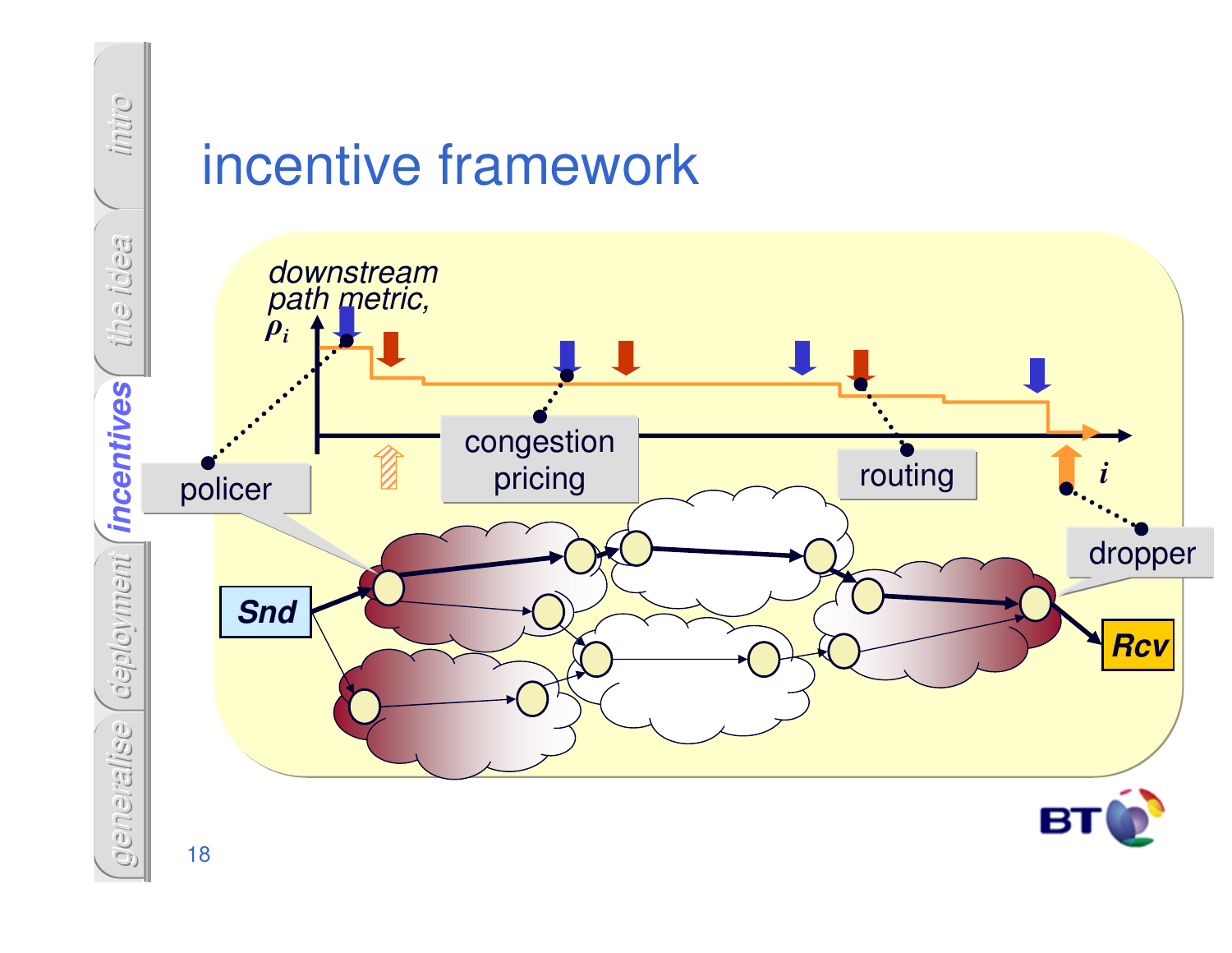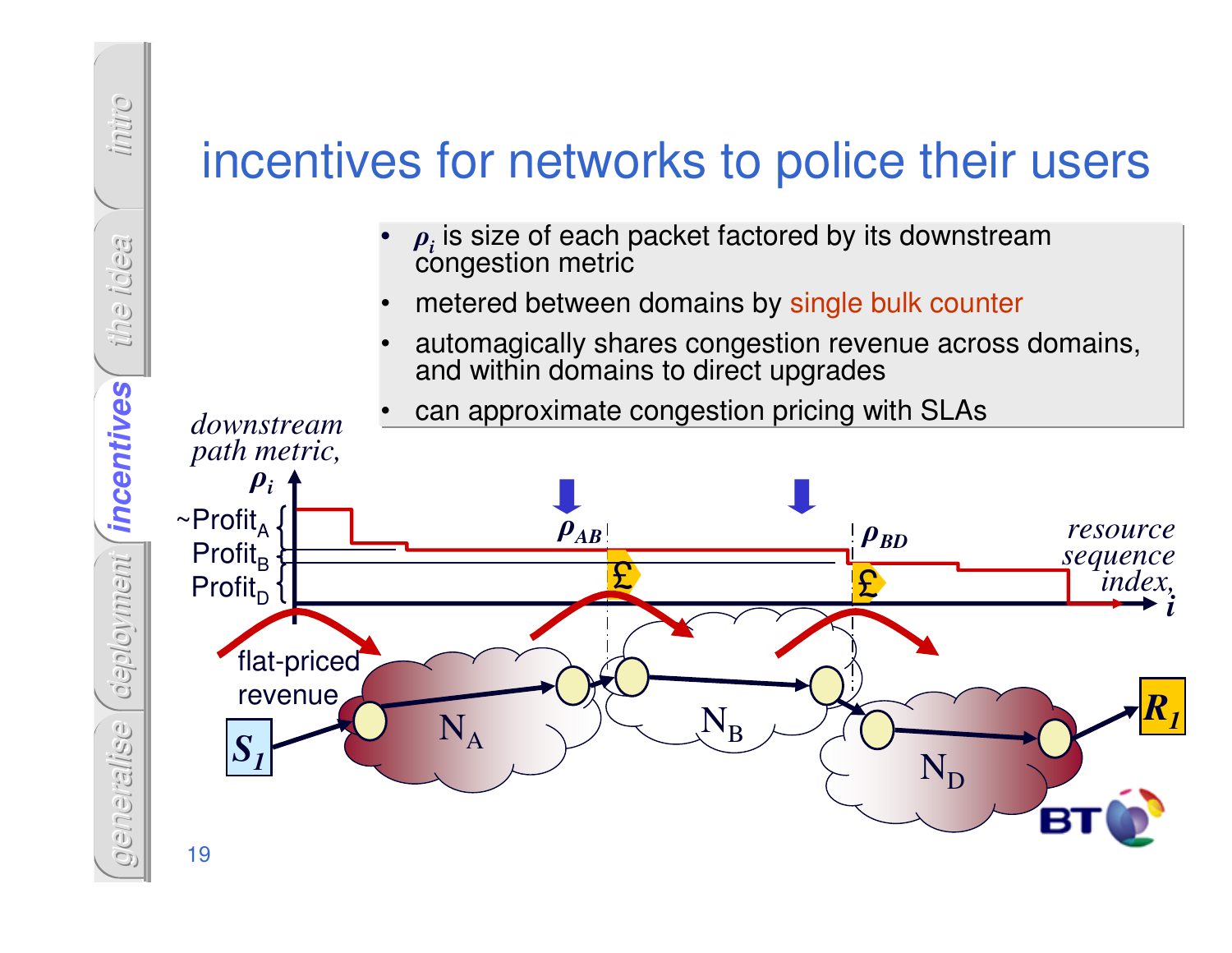#### congestion competition – inter-domain routing

- $\bullet$ if congestion  $\rightarrow$  profit for a network, why not fake it?<br>  $\cdot$  upstream networks will route round more highly congested
	- •upstream networks will route round more highly congested paths
	- • $N_A$  can see relative costs of paths to  $R_1$  thru  $N_B$  &  $N_C$
- the issue of monopoly paths•

*intro*

*the idea*

•incentivise new provision



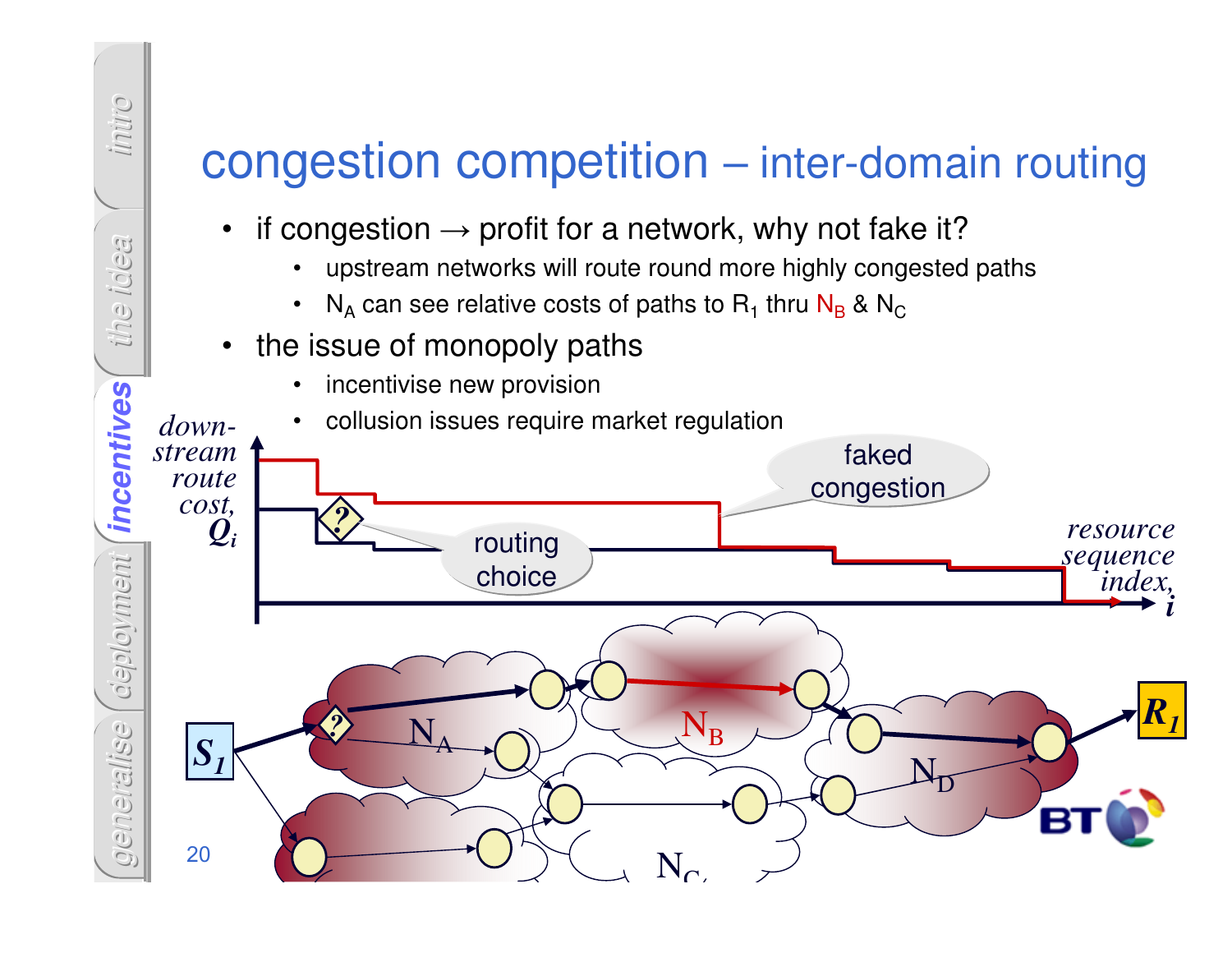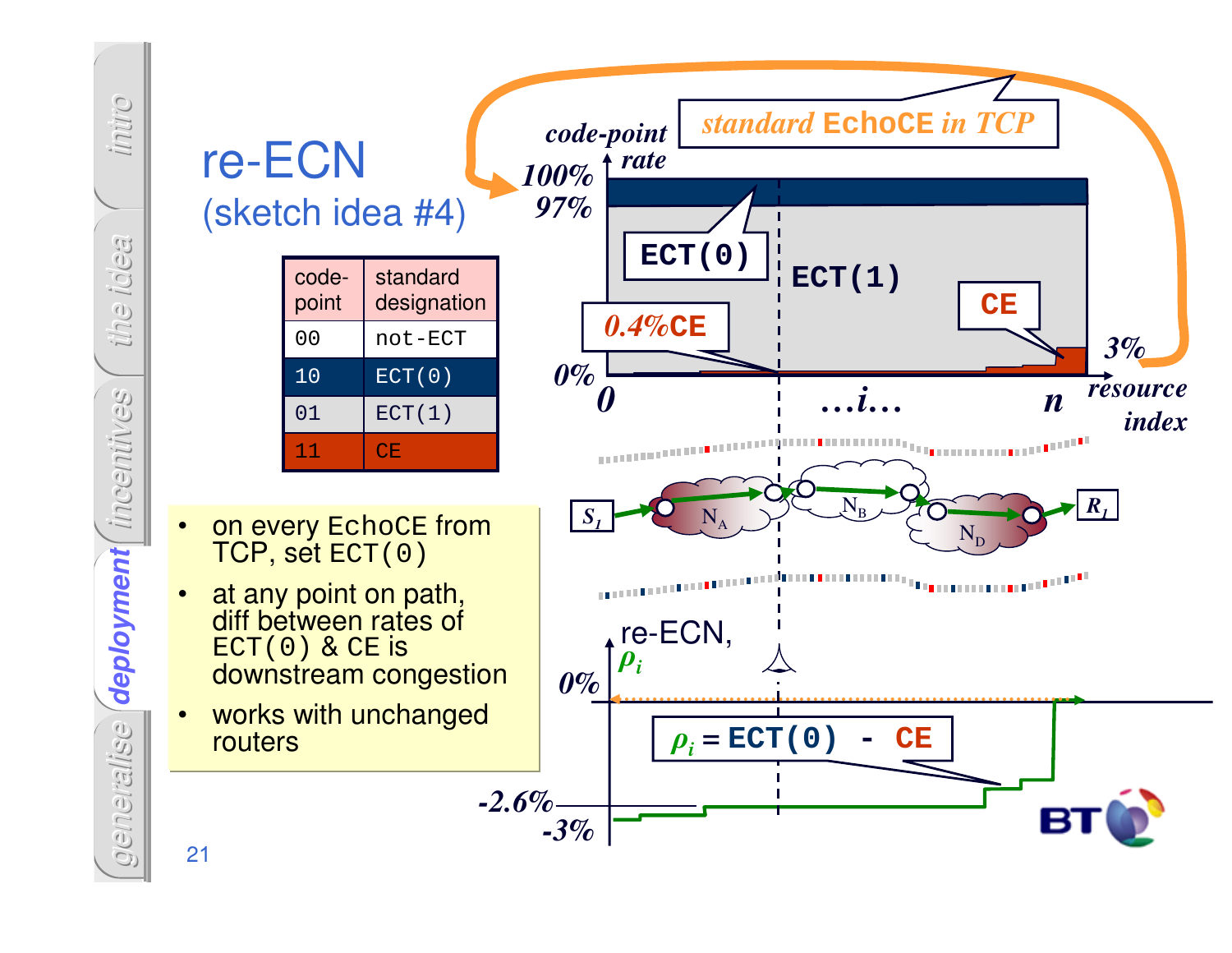# deployment incentives

- re-ECN deployment by incremental sender upgrades
	- re-TTL can be hacked for legacy receivers
- deploy policers and droppers permissively config'd
	- allows new & legacy behaviours to co-exist
- incrementally increase strictness
	- $\bullet$ throttles legacy stacks: upgrade incentive knob
- beware: slow to catch cheaters with one bit re-ECN

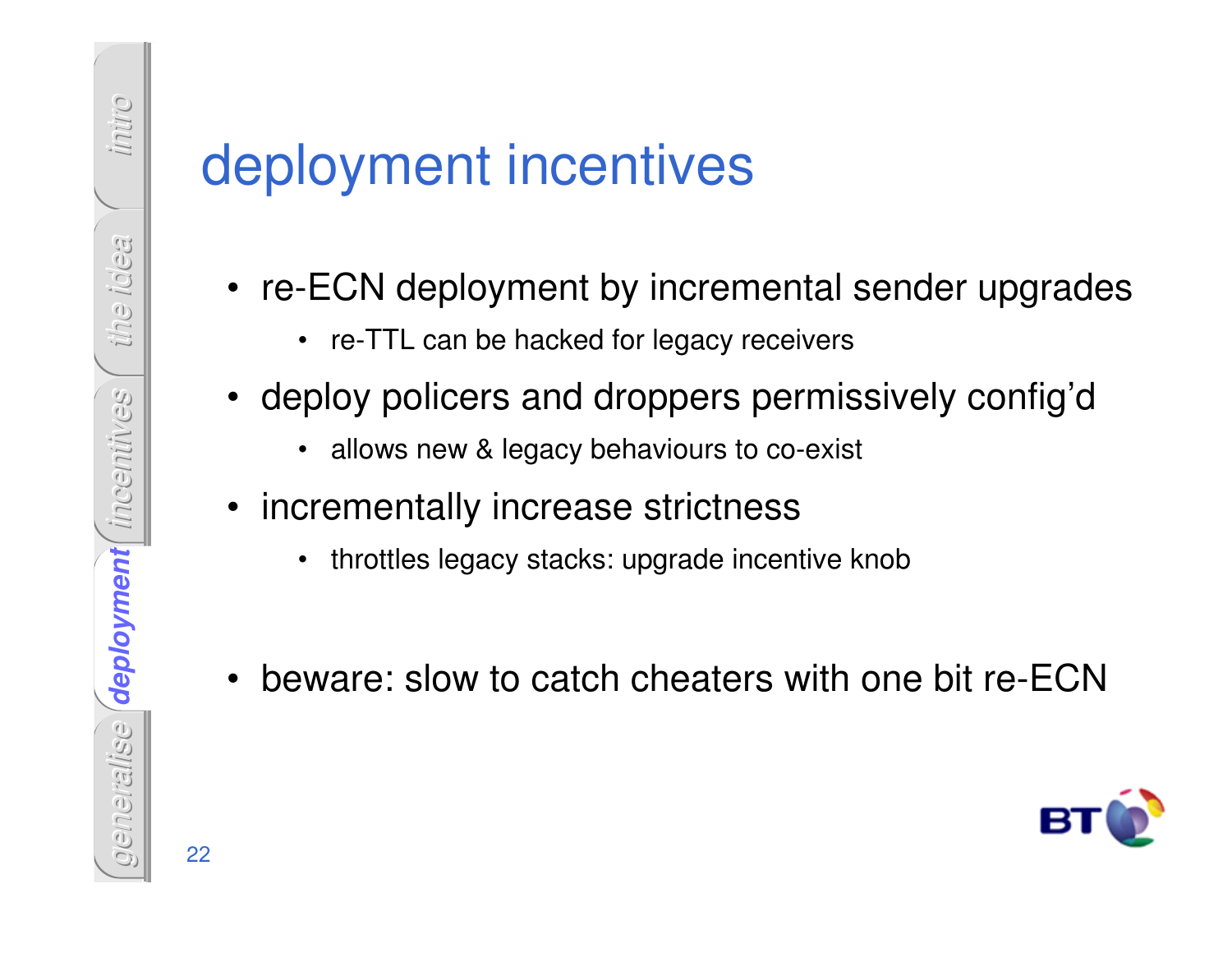# edge QoS = our original motivation

- •once timely truthful path visible...
- ingress network can allow spectrum of responses to incipient congestion (*w*-weighted policer)
	- •equivalent\* to offering differentiated QoS (\*caveat: see paper)
	- •like [Kelly98] but without the need for congestion pricing of users
- purely by local (sender↔ingress) arrangement
	- •no authorisation on any other network elements (equal marking)
	- •would need suitable back-pressure – e.g. higher flat fee
- • other networks reimbursed automagically
	- •by inter-domain congestion pricing (SLA model also possible)



*x*

*wxTCP* 

23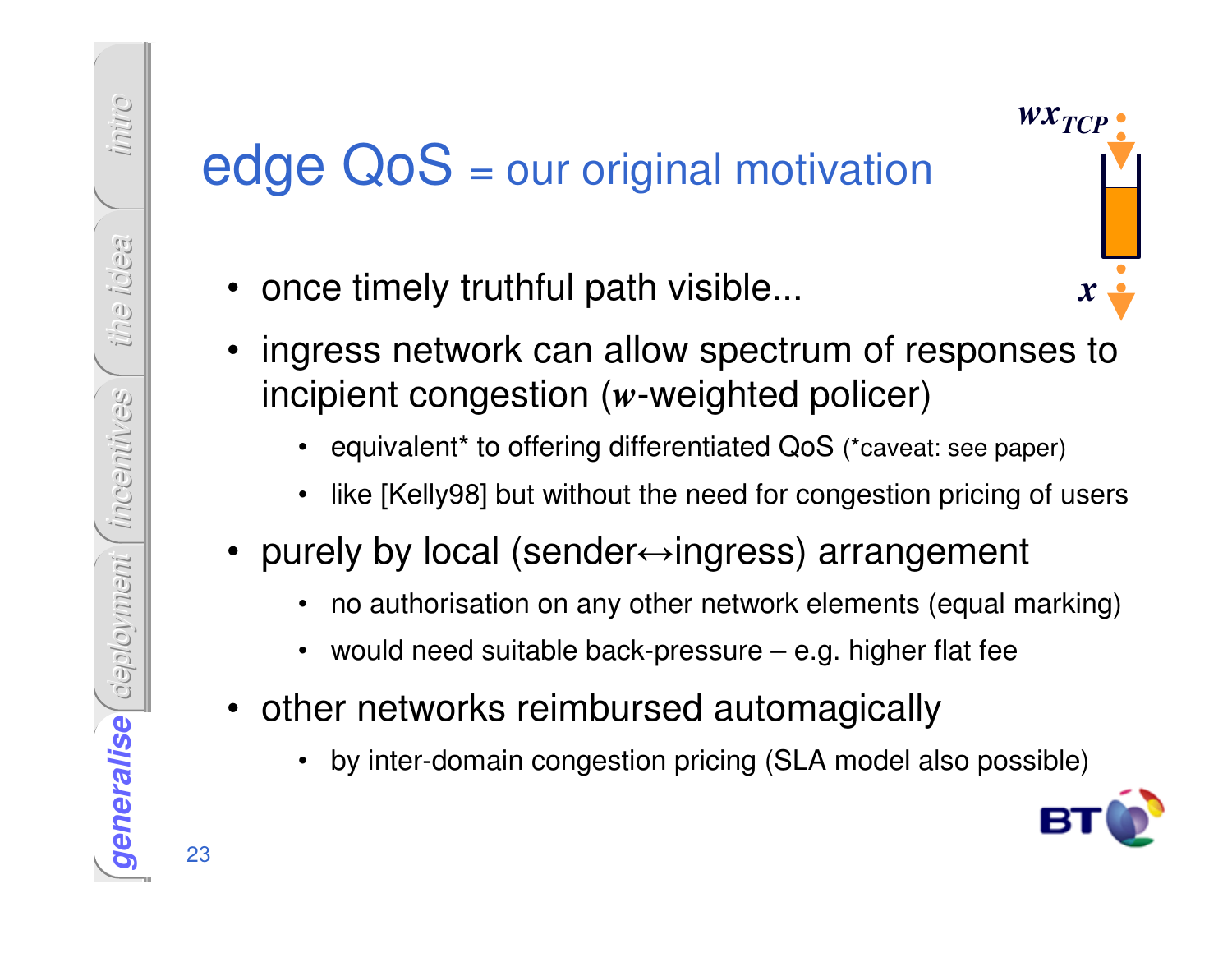#### no time for… (see paper)

- • long term per-user policing (complements per-flow)
	- $\bullet$ throttles down sources of persistent long term congestion
	- •encourages p2p file-sharing apps to avoid peaks & fill troughs
- • DDoS mitigation
	- • extreme downstream congestionprompts extreme policing at all ingresses
	- •long term per-user policing throttles out zombies
- • flow-start incentives
	- •deliberate dilemma: downstream metric during flow start?
	- •creates slow-start incentive



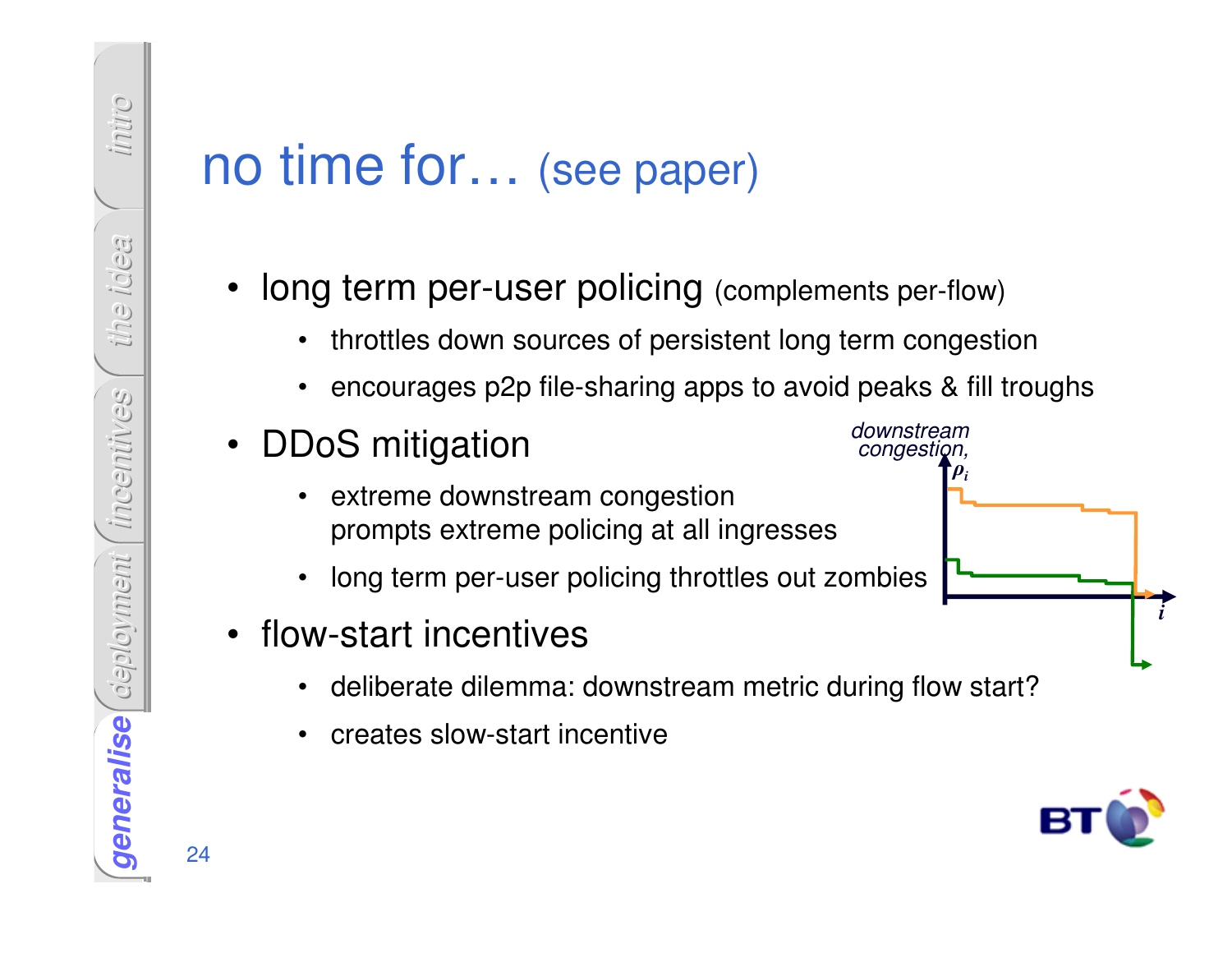## re-feedback summary

- •reinsert feedback to align path characterisations at receiver
- •packets arrive at each router predicting downstream path
- •arranged for dominant strategy of all parties to be honesty
- •incremental deployment + upgrade incentive knob
- •hangs new capabilities on ECN deployment, not just performance
- •a simple idea for the Internet's accountability architecture<br>no info



- • democratises path information
	- •either network or source can control (control requires timely information)
	- •designed for tussle: preserves e2e principle, but endpoint control optional



25

*intro*

*the idea*

*incentives*

Behitingship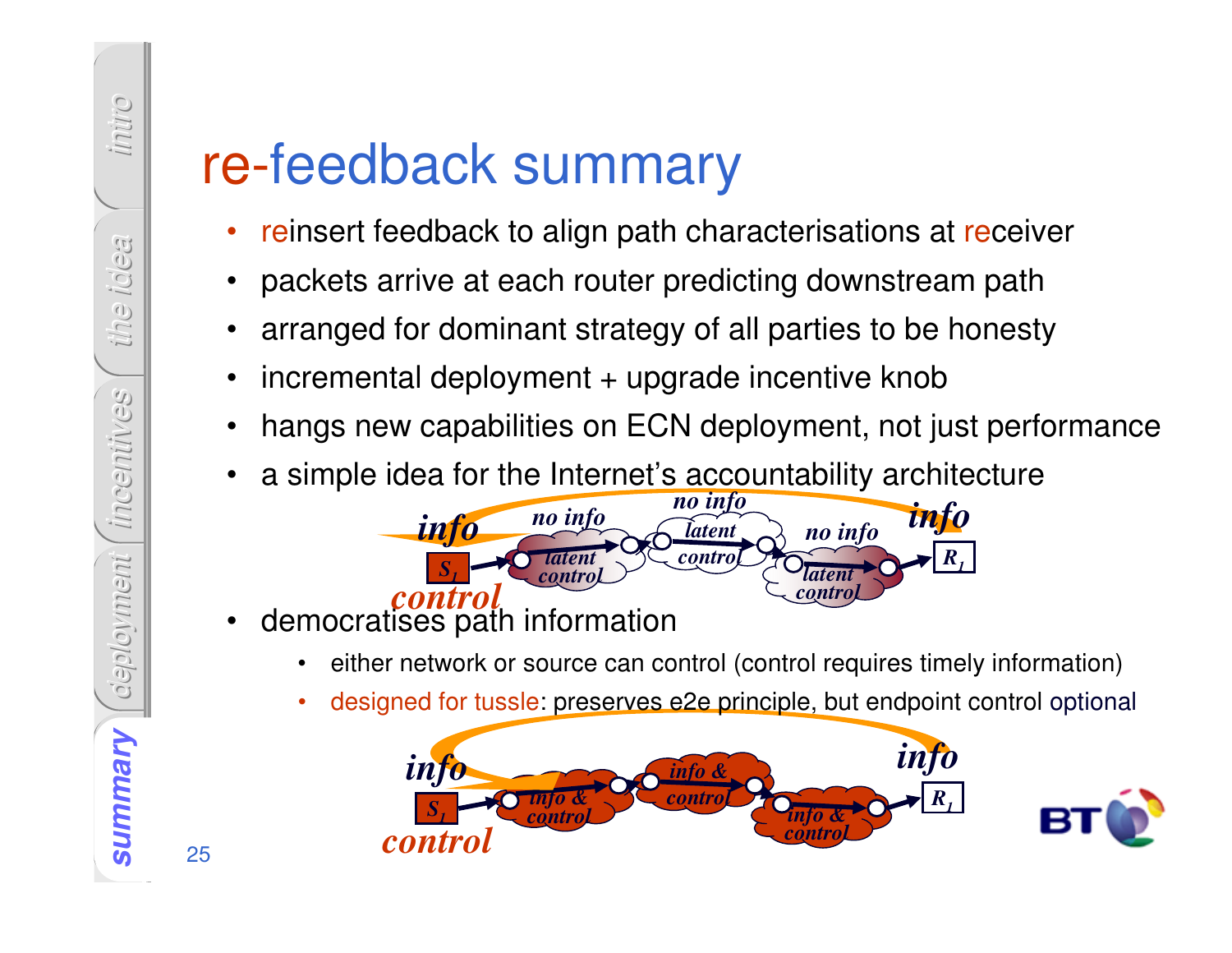policing congestion response in an internetwork usingre-feedback



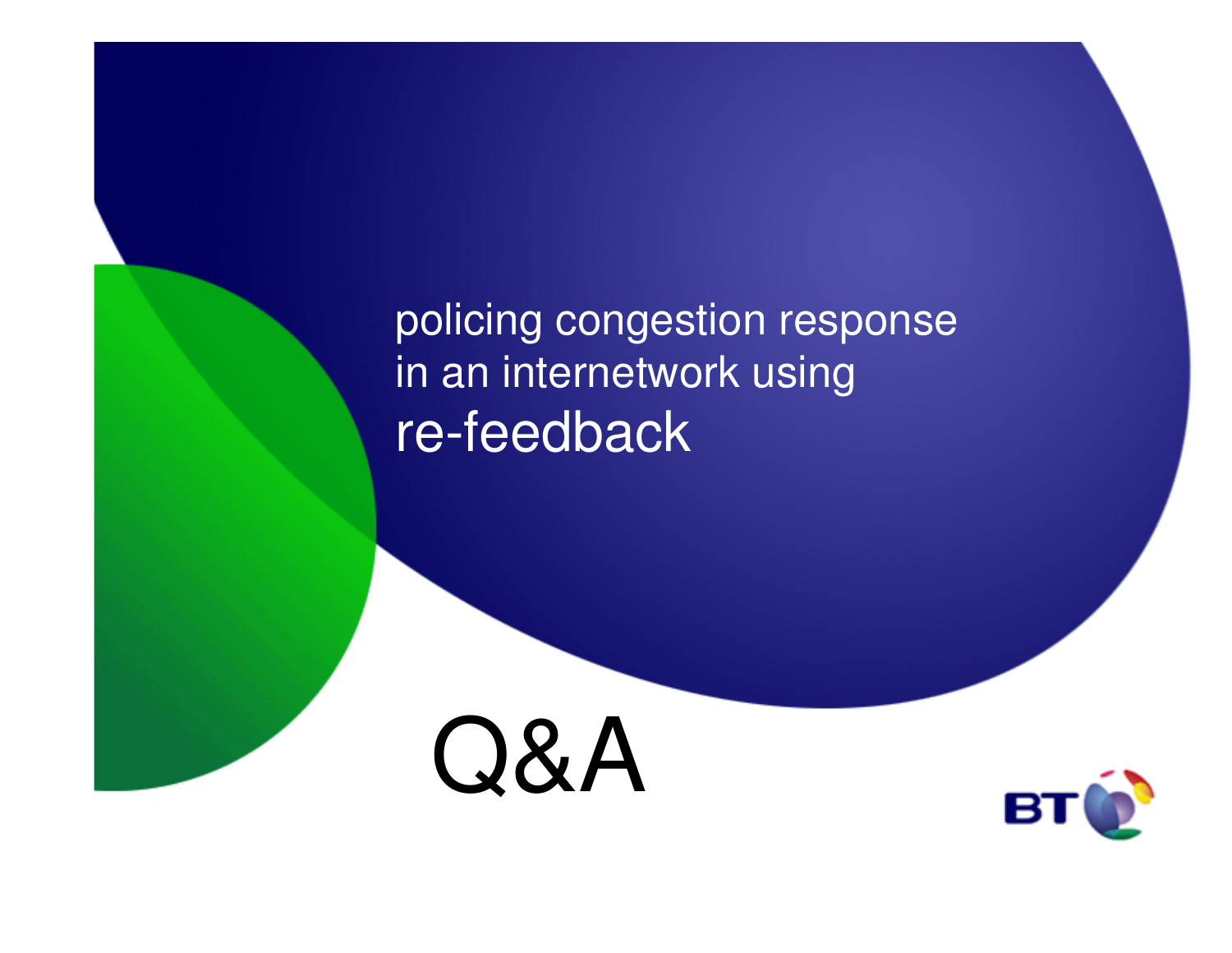## path congestion typically at both edges





- • congestion risk highest in access nets
	- $\bullet$ cost economics of fan-out
- $\bullet$  but small risk in cores/backbones
	- $\bullet$ failures, anomalous demand



27

*intro*

*the idea*

*incentives*

Beylitical

*deployment*

deployment

*generalise*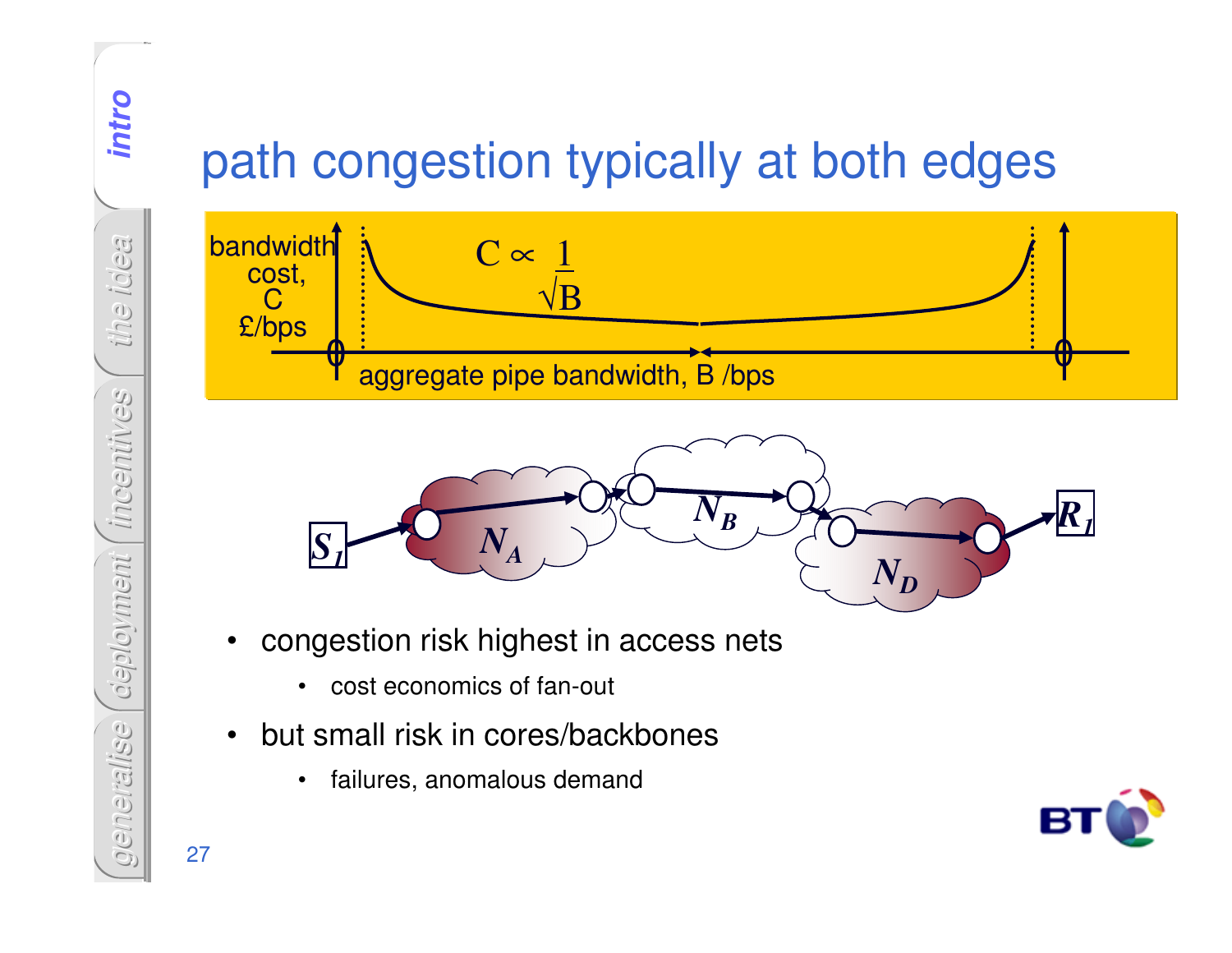#### last hop dropper: discrimination sensitivity



*intro the idea* incentives *incentives incentives* deployment *deployment generalise*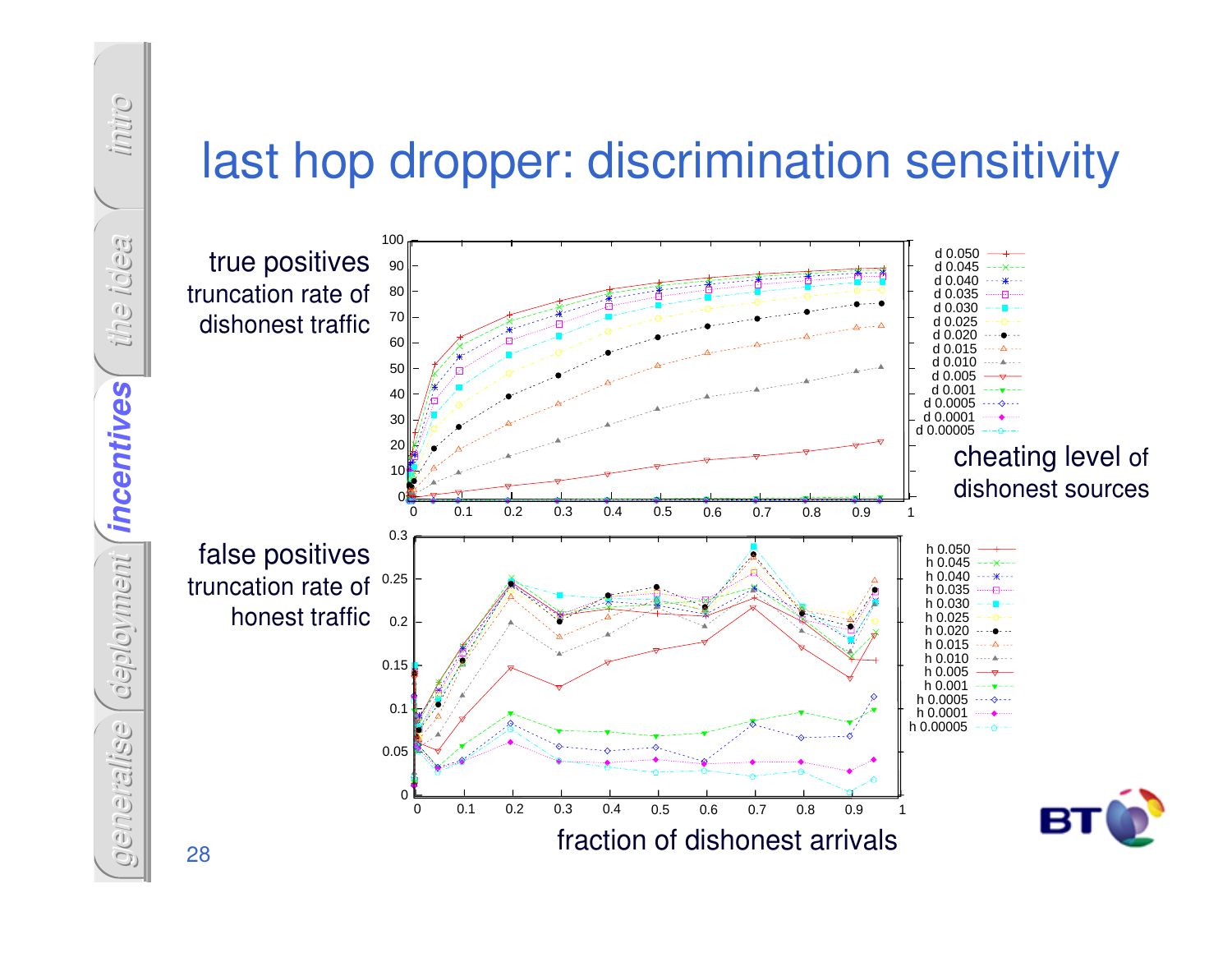## spawning focused droppers

- • use sin-bin technique [Floyd99]
	- $\bullet$ examine (candidate) discards for any signature
	- •spawn child dropper to focus on subset that matches signature
	- •kill child dropper if no longer dropping (after random wait)

#### • push back

- •send hint upstream defining signature(s)
- • if (any) upstream node has idle processing resourcetest hint by spawning dropper focused on signature as above
- cannot DoS with hints, as optional & testable
	- •no need for crypto authentication – no additional DoS vulnerability

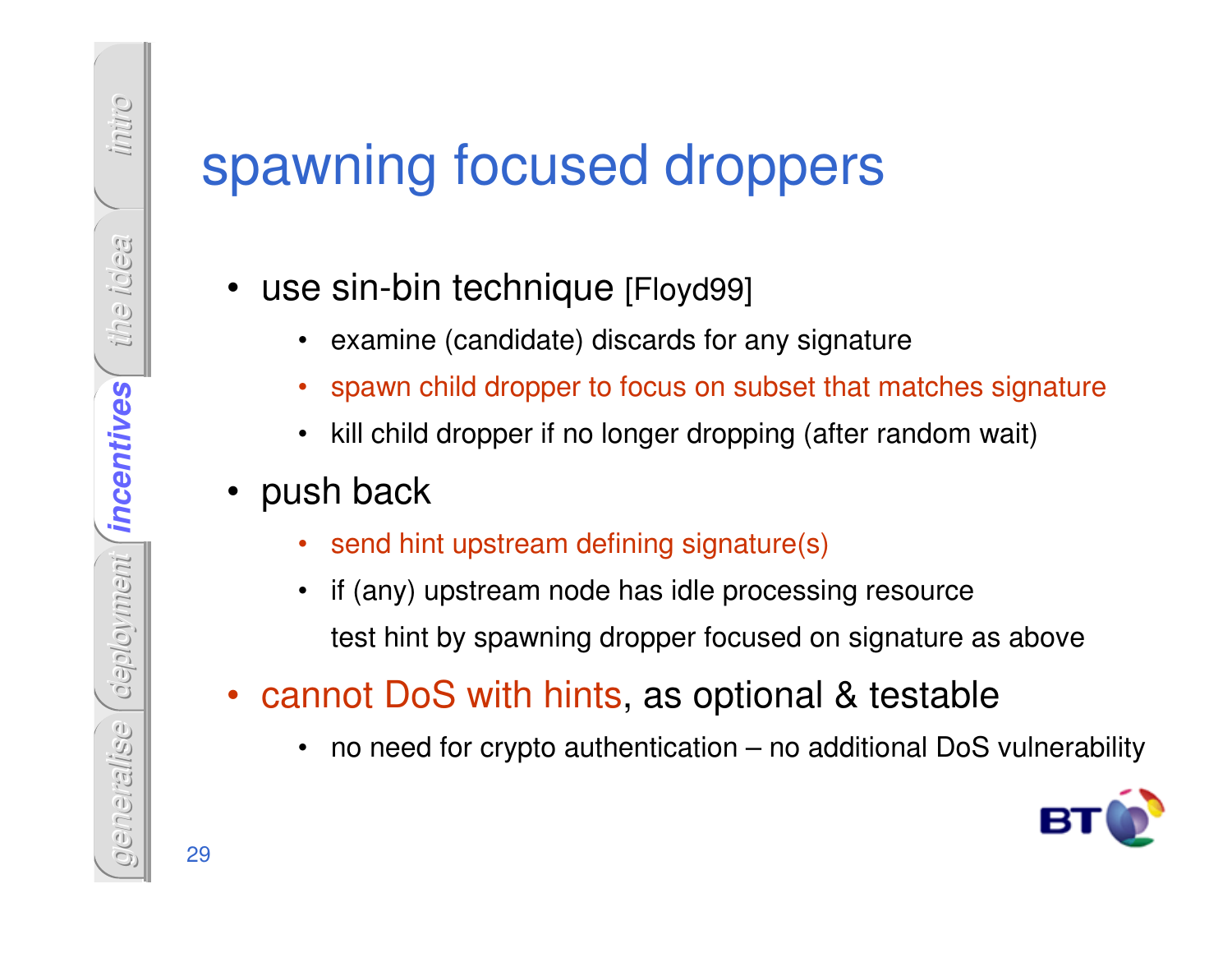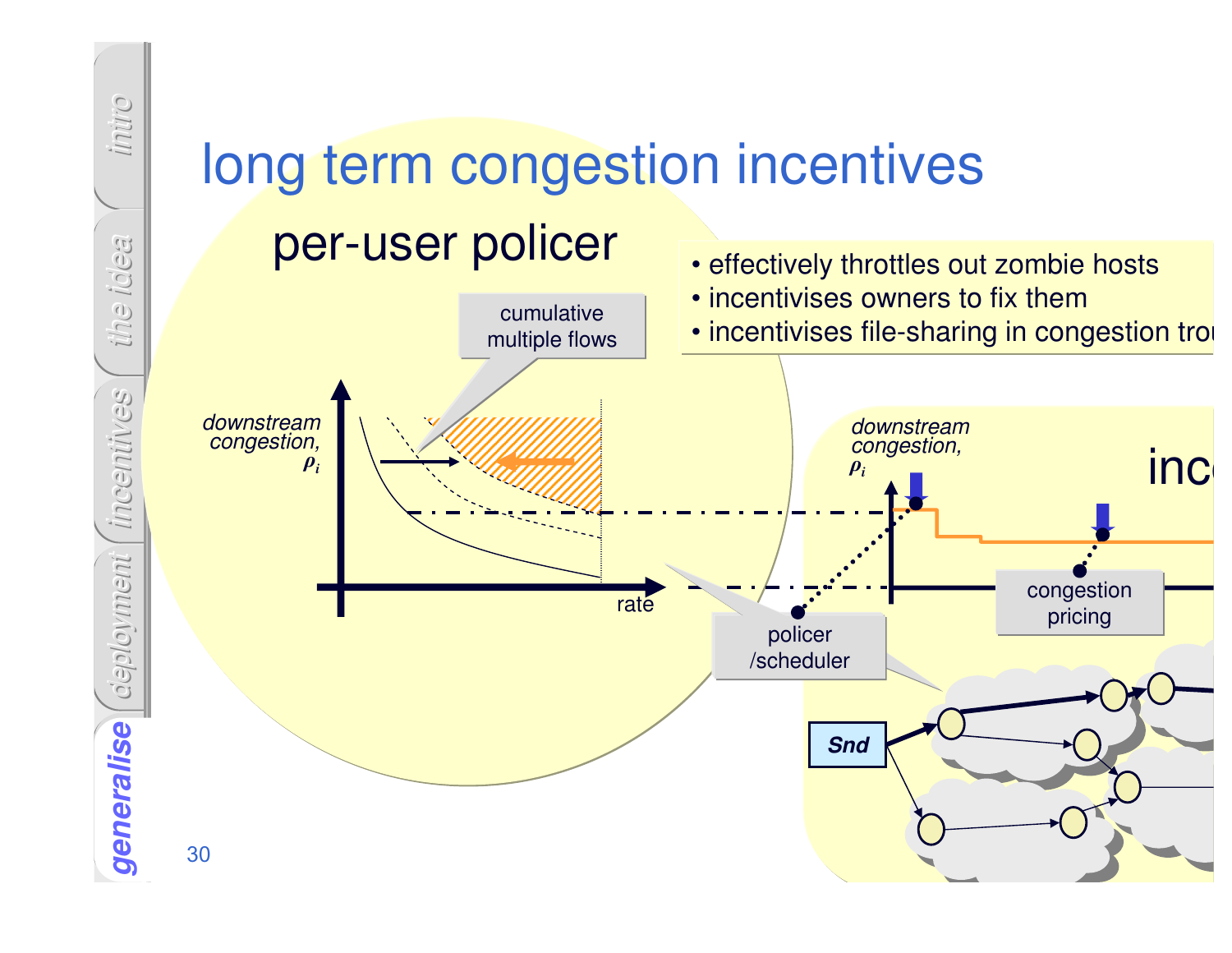# distributed denial of service

- •merely enforcing congestion response
- • honest sources
	- increase initial metric & reduce rate
- • malicious sources
	- if do increase initial metric
		- policer at attacker's ingress forces rate response
		- have to space out packets even at flow start
	- if don't increase initial metric
		- •negative either at the point of attack or before
		- •distinguished from honest traffic and discarded
		- push back kicks in if persistent